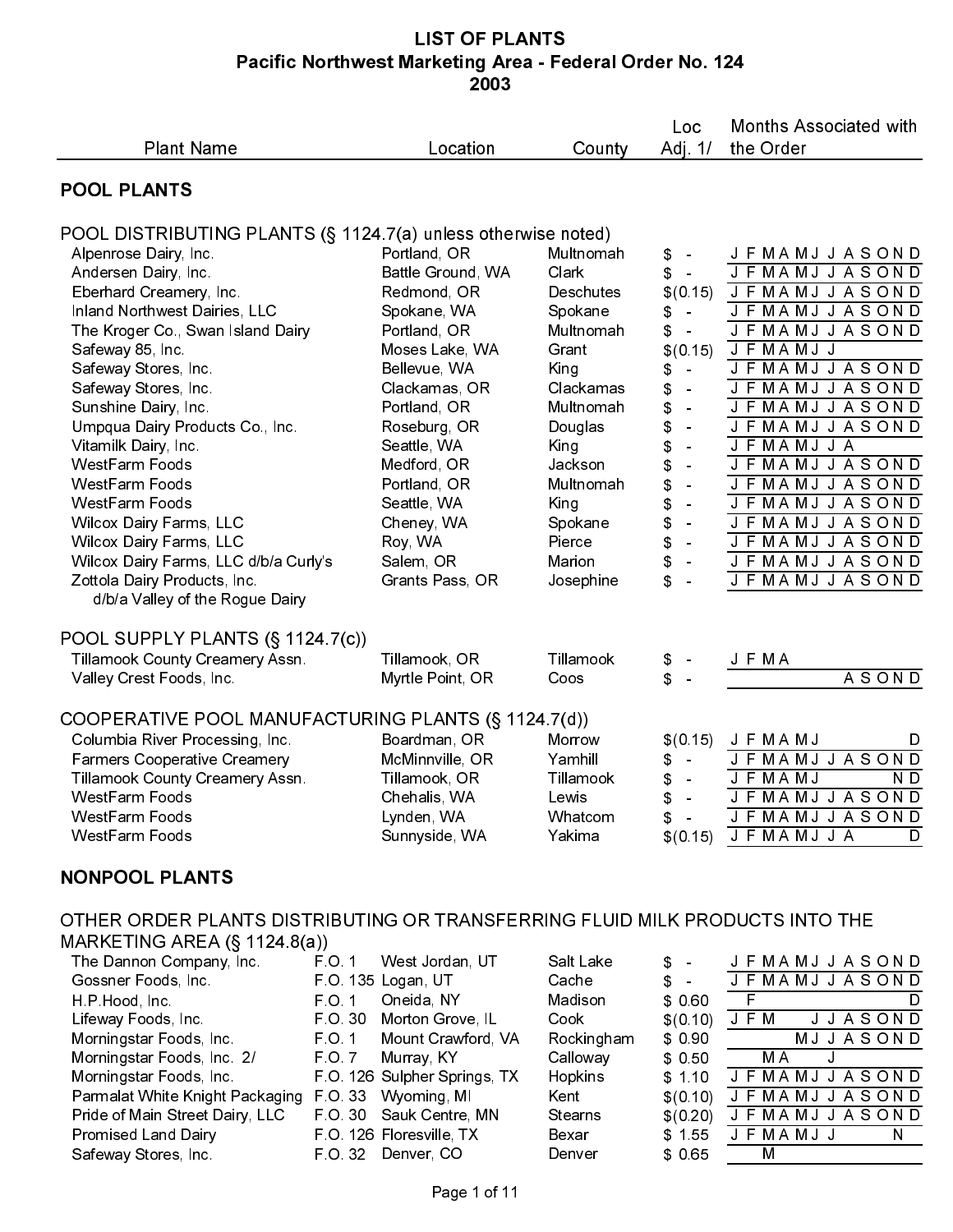| <b>Plant Name</b>                                                                                                                                                                                                                                                                                                                               |                           | Location                                                                                                                                                                                              | County                                                                                                                                      | Loc<br>Adj. $1/$                                                                                            | <b>Months Associated with</b><br>the Order                                                                                                                                                          |
|-------------------------------------------------------------------------------------------------------------------------------------------------------------------------------------------------------------------------------------------------------------------------------------------------------------------------------------------------|---------------------------|-------------------------------------------------------------------------------------------------------------------------------------------------------------------------------------------------------|---------------------------------------------------------------------------------------------------------------------------------------------|-------------------------------------------------------------------------------------------------------------|-----------------------------------------------------------------------------------------------------------------------------------------------------------------------------------------------------|
| <b>NONPOOL PLANTS (continued)</b>                                                                                                                                                                                                                                                                                                               |                           |                                                                                                                                                                                                       |                                                                                                                                             |                                                                                                             |                                                                                                                                                                                                     |
| OTHER ORDER PLANTS DISTRIBUTING OR TRANSFERRING FLUID MILK PRODUCTS INTO THE                                                                                                                                                                                                                                                                    |                           |                                                                                                                                                                                                       |                                                                                                                                             |                                                                                                             |                                                                                                                                                                                                     |
| <b>MARKETING AREA (continued)</b><br>Schroeder Milk Company, Inc.                                                                                                                                                                                                                                                                               | FO 1                      | Maplewood, MN                                                                                                                                                                                         | Ramsey                                                                                                                                      | \$(0.20)                                                                                                    | S                                                                                                                                                                                                   |
| <b>Shamrock Foods Company</b><br>Steuben Foods, Inc.<br>WestFarm Foods                                                                                                                                                                                                                                                                          | FO 1<br>F O 135 Boise, ID | F O 131 Phoenix, AZ<br>Elma, NY                                                                                                                                                                       | Maricopa<br>Erie<br>Ada                                                                                                                     | \$045<br>\$ 0.30<br>\$(0.30)                                                                                | N<br><b>JASOND</b><br>J F MA M<br><b>JASOND</b><br>$\overline{M}$                                                                                                                                   |
| PRODUCER-HANDLER PLANTS (§ 1124 8 (b) & 10)<br>Graafstra Dairy, Inc.                                                                                                                                                                                                                                                                            |                           | Arlington, WA                                                                                                                                                                                         | Snohomish                                                                                                                                   | $\frac{2}{3}$<br>$\sim$                                                                                     | J F MA M J J A S O N D                                                                                                                                                                              |
| d/b/a Country Charm Dairy<br>Garn L. Gilbert, et al.                                                                                                                                                                                                                                                                                            |                           | Othello, WA                                                                                                                                                                                           | Adams                                                                                                                                       | \$(0.15)                                                                                                    | J F MAMJ J A S O                                                                                                                                                                                    |
| d/b/a Country Morning Farms<br>Edward and/or Aileen Brandsma<br>d/b/a Edaleen Dairy                                                                                                                                                                                                                                                             |                           | Lynden, WA                                                                                                                                                                                            | Whatcom                                                                                                                                     | $\mathfrak{P}$<br>$\sim$                                                                                    | J F MA M J J A S O N D                                                                                                                                                                              |
| Faith Dairy, Inc.<br>Lochmead Farms, Inc.<br>d/b/a Lochmead Dairy                                                                                                                                                                                                                                                                               |                           | Tacoma, WA<br>Junction City, OR                                                                                                                                                                       | Pierce<br>Lane                                                                                                                              | \$<br>$\blacksquare$<br>\$<br>$\equiv$                                                                      | JFMAMJJASOND<br><b>JFMAMJJASOND</b>                                                                                                                                                                 |
| Robert J. Mallorie, et al.<br>d/b/a Mallorie's Dairy, Inc.                                                                                                                                                                                                                                                                                      |                           | Silverton, OR                                                                                                                                                                                         | Marion                                                                                                                                      | \$<br>$\sim$                                                                                                | J F MA M J J A S O N D                                                                                                                                                                              |
| Noris Farms, Inc.<br>Timothy H. and Susan Berndt<br>d/b/a Norman Brook Farm                                                                                                                                                                                                                                                                     |                           | Scio, OR<br>North Bend, WA                                                                                                                                                                            | Linn<br>King                                                                                                                                | \$<br>$\blacksquare$<br>\$<br>$\ddot{\phantom{1}}$                                                          | J F MA M J J A S O N D<br><b>JFMAMJJA</b>                                                                                                                                                           |
| Smith Brothers Farms, Inc.                                                                                                                                                                                                                                                                                                                      |                           | Kent, WA                                                                                                                                                                                              | King                                                                                                                                        | \$<br>$\rightarrow$                                                                                         | J F MA M J J A S O N D                                                                                                                                                                              |
| PARTIALLY REGULATED DISTRIBUTING PLANTS (§ 1124.8(c))<br>Alta Dena Certified Dairy<br>Cacique, Inc.<br>Crystal Cream & Butter Company<br>The Dannon Company, Inc.<br>Farmdale Creamery, Inc.<br>Heritage Foods, LLC<br>Jasper Products, LLC<br>Lifeway Foods, Inc.<br>Meadow Gold Dairies, Inc.<br>Model Dairy, Inc.<br>Morningstar Foods, Inc. |                           | City of Industry, CA<br>City of Industry, CA<br>Sacramento, CA<br>Fort Worth, TX<br>San Bernardino, CA<br>Santa Ana, CA<br>Joplin, MO<br>Morton Grove, IL<br>Kalispell, MT<br>Reno, NV<br>Gustine, CA | Los Angeles<br>Los Angeles<br>Sacramento<br>Tarrant<br>San Bernardino \$(0.10)<br>Orange<br>Jasper<br>Cook<br>Flat Head<br>Washoe<br>Merced | \$0.20<br>\$ 0.20<br>\$(0.20)<br>\$110<br>\$0,20<br>\$ 0.30<br>\$(0.10)<br>\$(0.30)<br>\$(0.20)<br>\$(0.20) | J F M<br><b>JFMAMJJASOND</b><br>O N<br><b>JFMAMJJASOND</b><br>J F MA M J J A S O N D<br>J F MA MJ J A S O N D<br>MJJASOND<br>A M<br><b>FMAMJJASOND</b><br>$\overline{ON}$<br>J F MA M J J A S O N D |
| Rockview Farms<br>EXEMPT PLANTS $(\S 1124.8$ (e))                                                                                                                                                                                                                                                                                               |                           | Downey, CA                                                                                                                                                                                            | Los Angeles                                                                                                                                 | \$0.20                                                                                                      | J F MA M J J<br>ND.                                                                                                                                                                                 |
| <b>Washington State University</b><br>Springfield Creamery                                                                                                                                                                                                                                                                                      |                           | Pullman, WA<br>Eugene, OR                                                                                                                                                                             | Whitman<br>Lane                                                                                                                             | \$<br>\$<br>$\sim$                                                                                          | J F MA M J J A S O N D<br>J F MA M J J A S O N D                                                                                                                                                    |
| OTHER NONPOOL PLANTS (§ 1124.8)<br>Amy's Kitchen Incorporated<br>Appel Farm<br>Arctic Ice Cream Novelties, Inc.<br>Associated Milk Producers, Inc.<br>Associated Milk Producers, Inc.                                                                                                                                                           |                           | Santa Rosa, CA<br>Ferndale, WA<br>Seattle, WA<br>New Ulm, MN<br>Rochester, MN<br>Page 2 of 11                                                                                                         | Sonoma<br>Whatcom<br>King<br><b>Brown</b><br>Olmsted                                                                                        | \$(0.10)<br>\$<br>$\sim$<br>\$<br>$\sim$<br>\$(0.20)<br>\$(0.20)                                            | J<br>J F MA MJ J A SOND<br><b>JFMAMJJASOND</b><br>J<br><b>JFMAMJJASOND</b>                                                                                                                          |
|                                                                                                                                                                                                                                                                                                                                                 |                           |                                                                                                                                                                                                       |                                                                                                                                             |                                                                                                             |                                                                                                                                                                                                     |
|                                                                                                                                                                                                                                                                                                                                                 |                           |                                                                                                                                                                                                       |                                                                                                                                             |                                                                                                             |                                                                                                                                                                                                     |
|                                                                                                                                                                                                                                                                                                                                                 |                           |                                                                                                                                                                                                       |                                                                                                                                             |                                                                                                             |                                                                                                                                                                                                     |
|                                                                                                                                                                                                                                                                                                                                                 |                           |                                                                                                                                                                                                       |                                                                                                                                             |                                                                                                             |                                                                                                                                                                                                     |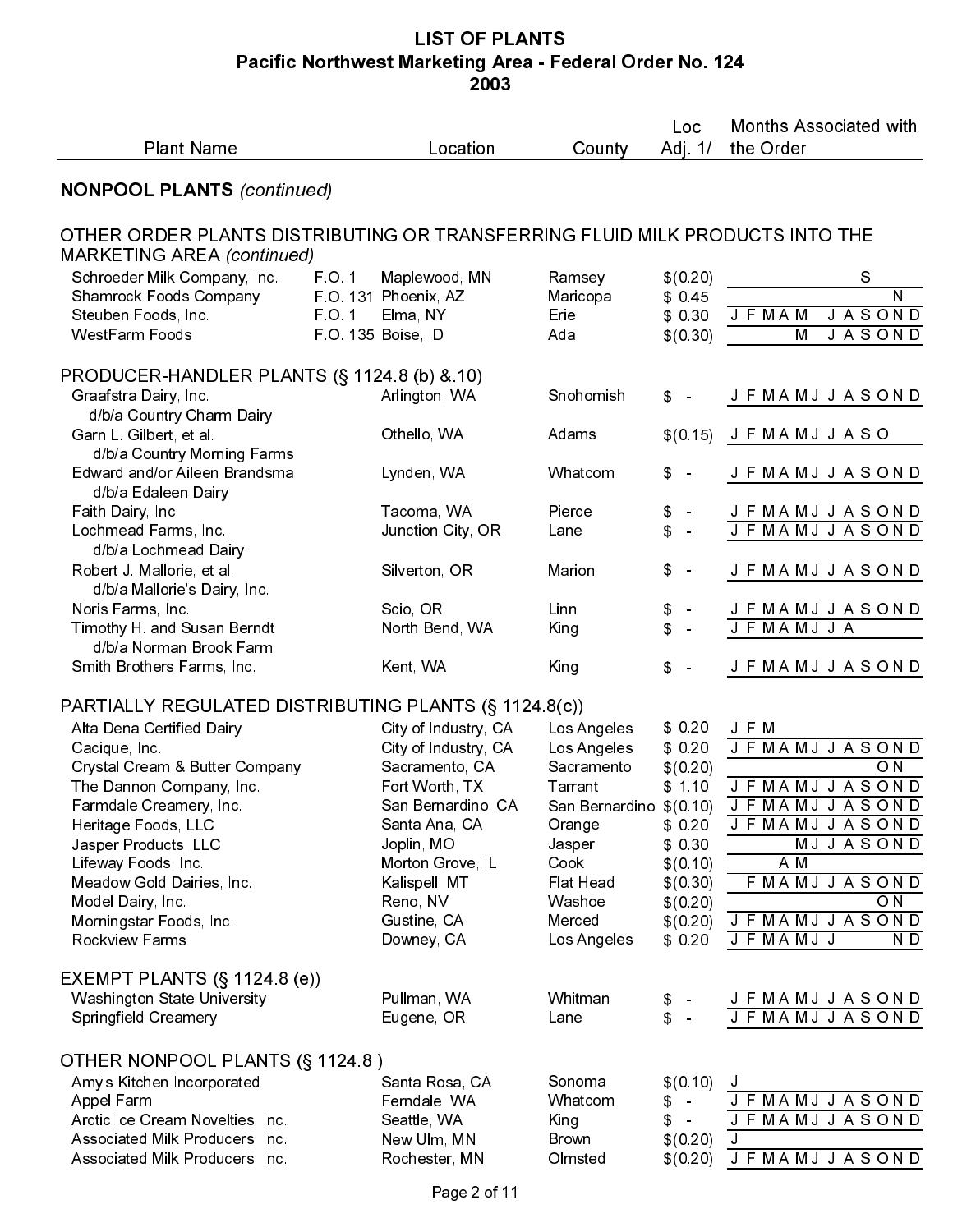| <b>NONPOOL PLANTS (continued)</b><br>OTHER NONPOOL PLANTS (§ 1124.8) (continued)<br>Auburn Dairy Products, Inc.<br>Auburn, WA<br><b>Berkely Farms</b><br>Hayward, CA<br>Coast Mountain Ice Cream<br>Chilliwack, BC<br>Columbia River Processing, Inc.<br>Boardman, OR<br>Country Classic Dairies, Inc.<br>Bozeman, MT<br>Crystal Cream & Butter Company<br>Sacramento, CA<br>Dairy Farmers of America, Inc.<br>Hughson, CA<br>Deluxe Ice Cream<br>Salem, OR<br>Dutch Girl Ice Cream<br>Eugene, OR<br>Franz Bakery (CFPE)<br>Portland, OR<br>Froylan Cheese Factory, Inc.<br>Springfield, OR<br>Gais Northwest Bakeries (CFPE)<br>Seattle, WA<br>GFF, Inc. (CFPE)<br>Los Angeles, CA<br>Gooding, ID<br>Glanbia Foods, Inc.<br>Glanbia Foods, Inc.<br>Twin Falls, ID | King<br>Humboldt<br><b>CANADA</b><br>Morrow<br>Gallatin<br>Sacramento<br>Stanislaus<br>Marion<br>Lane<br>Multnomah<br>Lane<br>King | \$<br>\$(0.10)<br>\$(0.30)<br>\$(0.20)<br>\$(0.30)<br>\$(0.20)<br>\$(0.20)<br>\$<br>$\sim$<br>\$<br>$\frac{1}{\sqrt{2}}$<br>\$<br>$\equiv$<br>\$<br>$\blacksquare$ | J F MA M J J A S O N D<br>O<br>D<br>N<br><b>JFMAMJJASOND</b><br>J F MA M J J A S<br>D<br><b>ASOND</b><br>J<br>J F MA M J J A S O N D<br>J F MA M J J A S O N D<br>$\overline{O}$ N D<br>J A |
|--------------------------------------------------------------------------------------------------------------------------------------------------------------------------------------------------------------------------------------------------------------------------------------------------------------------------------------------------------------------------------------------------------------------------------------------------------------------------------------------------------------------------------------------------------------------------------------------------------------------------------------------------------------------------------------------------------------------------------------------------------------------|------------------------------------------------------------------------------------------------------------------------------------|--------------------------------------------------------------------------------------------------------------------------------------------------------------------|---------------------------------------------------------------------------------------------------------------------------------------------------------------------------------------------|
|                                                                                                                                                                                                                                                                                                                                                                                                                                                                                                                                                                                                                                                                                                                                                                    |                                                                                                                                    |                                                                                                                                                                    |                                                                                                                                                                                             |
|                                                                                                                                                                                                                                                                                                                                                                                                                                                                                                                                                                                                                                                                                                                                                                    |                                                                                                                                    |                                                                                                                                                                    |                                                                                                                                                                                             |
|                                                                                                                                                                                                                                                                                                                                                                                                                                                                                                                                                                                                                                                                                                                                                                    |                                                                                                                                    |                                                                                                                                                                    |                                                                                                                                                                                             |
|                                                                                                                                                                                                                                                                                                                                                                                                                                                                                                                                                                                                                                                                                                                                                                    |                                                                                                                                    |                                                                                                                                                                    |                                                                                                                                                                                             |
|                                                                                                                                                                                                                                                                                                                                                                                                                                                                                                                                                                                                                                                                                                                                                                    |                                                                                                                                    |                                                                                                                                                                    |                                                                                                                                                                                             |
|                                                                                                                                                                                                                                                                                                                                                                                                                                                                                                                                                                                                                                                                                                                                                                    |                                                                                                                                    |                                                                                                                                                                    |                                                                                                                                                                                             |
|                                                                                                                                                                                                                                                                                                                                                                                                                                                                                                                                                                                                                                                                                                                                                                    |                                                                                                                                    |                                                                                                                                                                    |                                                                                                                                                                                             |
|                                                                                                                                                                                                                                                                                                                                                                                                                                                                                                                                                                                                                                                                                                                                                                    |                                                                                                                                    |                                                                                                                                                                    |                                                                                                                                                                                             |
|                                                                                                                                                                                                                                                                                                                                                                                                                                                                                                                                                                                                                                                                                                                                                                    |                                                                                                                                    |                                                                                                                                                                    |                                                                                                                                                                                             |
|                                                                                                                                                                                                                                                                                                                                                                                                                                                                                                                                                                                                                                                                                                                                                                    |                                                                                                                                    |                                                                                                                                                                    |                                                                                                                                                                                             |
|                                                                                                                                                                                                                                                                                                                                                                                                                                                                                                                                                                                                                                                                                                                                                                    |                                                                                                                                    |                                                                                                                                                                    |                                                                                                                                                                                             |
|                                                                                                                                                                                                                                                                                                                                                                                                                                                                                                                                                                                                                                                                                                                                                                    |                                                                                                                                    |                                                                                                                                                                    |                                                                                                                                                                                             |
|                                                                                                                                                                                                                                                                                                                                                                                                                                                                                                                                                                                                                                                                                                                                                                    |                                                                                                                                    |                                                                                                                                                                    | <b>ASOND</b><br>J F MA M J J A                                                                                                                                                              |
|                                                                                                                                                                                                                                                                                                                                                                                                                                                                                                                                                                                                                                                                                                                                                                    |                                                                                                                                    | \$<br>$\bar{\phantom{a}}$<br>\$0,20                                                                                                                                | J<br>J A<br>$\mathsf{N}$<br>A                                                                                                                                                               |
|                                                                                                                                                                                                                                                                                                                                                                                                                                                                                                                                                                                                                                                                                                                                                                    | Los Angeles<br>Gooding                                                                                                             | \$(0.30)                                                                                                                                                           | SOND<br>J                                                                                                                                                                                   |
|                                                                                                                                                                                                                                                                                                                                                                                                                                                                                                                                                                                                                                                                                                                                                                    | <b>Twin Falls</b>                                                                                                                  | \$(0.30)                                                                                                                                                           | $\overline{\mathsf{J}}$                                                                                                                                                                     |
| Grassland Dairy<br>Greenwood, WI                                                                                                                                                                                                                                                                                                                                                                                                                                                                                                                                                                                                                                                                                                                                   | Clark                                                                                                                              | \$(0.20)                                                                                                                                                           | <b>JFMAMJJASOND</b>                                                                                                                                                                         |
| Green Garden Food Products, Inc. (CFPE)<br>Kent, WA                                                                                                                                                                                                                                                                                                                                                                                                                                                                                                                                                                                                                                                                                                                | King                                                                                                                               | \$<br>$\sim$                                                                                                                                                       | <b>JFMAMJJASOND</b>                                                                                                                                                                         |
| Howler Products (CFPE)<br>San Francisco, CA                                                                                                                                                                                                                                                                                                                                                                                                                                                                                                                                                                                                                                                                                                                        | San Francisco                                                                                                                      | \$(0.10)                                                                                                                                                           | $\mathsf{J}$<br>MAMJJ<br>SON                                                                                                                                                                |
| <b>Humboldt Creamery</b><br>Fortuna, CA                                                                                                                                                                                                                                                                                                                                                                                                                                                                                                                                                                                                                                                                                                                            | Humboldt                                                                                                                           | \$(0.10)                                                                                                                                                           | O                                                                                                                                                                                           |
| Innovative Solutions, Inc. (CFPE)<br>Bellevue, WA                                                                                                                                                                                                                                                                                                                                                                                                                                                                                                                                                                                                                                                                                                                  | King                                                                                                                               | \$<br>$\overline{\phantom{a}}$                                                                                                                                     | J F MAMJ J A                                                                                                                                                                                |
| Land O'Lakes<br>Tulare, CA                                                                                                                                                                                                                                                                                                                                                                                                                                                                                                                                                                                                                                                                                                                                         | Tulare                                                                                                                             | \$(0.30)                                                                                                                                                           | M                                                                                                                                                                                           |
| Larsen's Creamery<br>Oregon City, OR                                                                                                                                                                                                                                                                                                                                                                                                                                                                                                                                                                                                                                                                                                                               | Clackamas                                                                                                                          | \$.<br>$\sim$                                                                                                                                                      | J F MA M J J A S O N D                                                                                                                                                                      |
| Leprino Foods Co. (West)<br>Lemoore, CA                                                                                                                                                                                                                                                                                                                                                                                                                                                                                                                                                                                                                                                                                                                            | Kings                                                                                                                              | \$(0.30)                                                                                                                                                           | D                                                                                                                                                                                           |
| Level Valley Creamery<br>Antioch, TN                                                                                                                                                                                                                                                                                                                                                                                                                                                                                                                                                                                                                                                                                                                               | Davidson                                                                                                                           | \$ 0.70                                                                                                                                                            | S                                                                                                                                                                                           |
| Level Valley Dairy<br>West Bend, WI                                                                                                                                                                                                                                                                                                                                                                                                                                                                                                                                                                                                                                                                                                                                | Washington                                                                                                                         | \$(0.15)                                                                                                                                                           | SO                                                                                                                                                                                          |
| Lite House Cheese Co.<br>Sandpoint, ID                                                                                                                                                                                                                                                                                                                                                                                                                                                                                                                                                                                                                                                                                                                             | Bonner                                                                                                                             | \$<br>$\bar{\phantom{a}}$                                                                                                                                          | J F MA MJ J A S ON D                                                                                                                                                                        |
| Lite House Foods (CFPE)<br>Sandpoint, ID                                                                                                                                                                                                                                                                                                                                                                                                                                                                                                                                                                                                                                                                                                                           | <b>Bonner</b>                                                                                                                      | \$<br>$\bar{\phantom{a}}$                                                                                                                                          | J F MA MJ J A SOND                                                                                                                                                                          |
| Anchorage, AK<br>Matanuska Maid, Inc.                                                                                                                                                                                                                                                                                                                                                                                                                                                                                                                                                                                                                                                                                                                              | Anchorage                                                                                                                          | n/a                                                                                                                                                                | J<br>ASOND                                                                                                                                                                                  |
| Meadow Gold Dairies, Inc.<br>Billings, MT                                                                                                                                                                                                                                                                                                                                                                                                                                                                                                                                                                                                                                                                                                                          | Yellowstone                                                                                                                        | \$(0,30)                                                                                                                                                           | J F MA MJ J A SOND                                                                                                                                                                          |
| Meadow Gold Dairies, Inc.<br>Great Falls, MT<br>Meadow Gold Dairies, Inc.<br>Missoula, MT                                                                                                                                                                                                                                                                                                                                                                                                                                                                                                                                                                                                                                                                          | Cascade<br>Missoula                                                                                                                |                                                                                                                                                                    | $$(0.30)$ J F $\overline{MAMJJASOND}$<br>MAMJJASOND                                                                                                                                         |
| Reno, NV<br>Model Dairy, Inc.                                                                                                                                                                                                                                                                                                                                                                                                                                                                                                                                                                                                                                                                                                                                      | Washoe                                                                                                                             | \$(0.30)<br>\$(0, 20)                                                                                                                                              | <b>JFMAMJJAS</b><br>D                                                                                                                                                                       |
| Oregon Gourmet Cheeses, LLC<br>Albany, OR                                                                                                                                                                                                                                                                                                                                                                                                                                                                                                                                                                                                                                                                                                                          | Benton                                                                                                                             | \$<br>$\sim$                                                                                                                                                       | J F MA M J J A S O N D                                                                                                                                                                      |
| Pacific Foods of Oregon, Inc.<br>Tualatin, OR                                                                                                                                                                                                                                                                                                                                                                                                                                                                                                                                                                                                                                                                                                                      | Washington                                                                                                                         | \$<br>$\sim$                                                                                                                                                       | J F MA M J J A S O N D                                                                                                                                                                      |
| <b>Pleasant Valley Dairy</b><br>Ferndale, WA                                                                                                                                                                                                                                                                                                                                                                                                                                                                                                                                                                                                                                                                                                                       | Whatcom                                                                                                                            | \$<br>$\overline{\phantom{a}}$                                                                                                                                     | J F MA M J J A S O N D                                                                                                                                                                      |
| Punjab Milk Foods, Inc.<br>Surrey, BC                                                                                                                                                                                                                                                                                                                                                                                                                                                                                                                                                                                                                                                                                                                              | CANADA                                                                                                                             | \$(0.30)                                                                                                                                                           | AMJJASOND                                                                                                                                                                                   |
| Queseria Bendita<br>Yakima, WA                                                                                                                                                                                                                                                                                                                                                                                                                                                                                                                                                                                                                                                                                                                                     | Yakima                                                                                                                             | \$(0.15)                                                                                                                                                           | J F MA M J<br>D                                                                                                                                                                             |
| Rogue River Valley Creamery<br>Central Point, OR                                                                                                                                                                                                                                                                                                                                                                                                                                                                                                                                                                                                                                                                                                                   | Jackson                                                                                                                            | S.                                                                                                                                                                 | F MAMJ J A SOND                                                                                                                                                                             |
| Rumiano Cheese Co.<br>Crescent City, CA                                                                                                                                                                                                                                                                                                                                                                                                                                                                                                                                                                                                                                                                                                                            | Del Norte                                                                                                                          | \$(0.10)                                                                                                                                                           | J F MA                                                                                                                                                                                      |
| Safeway Stores, Inc.<br>San Leandro, CA                                                                                                                                                                                                                                                                                                                                                                                                                                                                                                                                                                                                                                                                                                                            | Alameda                                                                                                                            | \$(0.10)                                                                                                                                                           | $\overline{OND}$                                                                                                                                                                            |
| Safeway Stores, Inc. (Ice Cream Dept.)<br>Bellevue, WA                                                                                                                                                                                                                                                                                                                                                                                                                                                                                                                                                                                                                                                                                                             | <b>King</b>                                                                                                                        | \$<br>$\equiv$                                                                                                                                                     | J F MA MJ J A SOND                                                                                                                                                                          |
| Schreiber Foods<br>Logan, UT                                                                                                                                                                                                                                                                                                                                                                                                                                                                                                                                                                                                                                                                                                                                       | Cache                                                                                                                              | \$                                                                                                                                                                 | F<br>S                                                                                                                                                                                      |
| Schwartz Brothers Bakery (CFPE)<br>Seattle, WA                                                                                                                                                                                                                                                                                                                                                                                                                                                                                                                                                                                                                                                                                                                     | King                                                                                                                               | \$<br>$\equiv$                                                                                                                                                     | J F MA M J J A                                                                                                                                                                              |
| Sorrento Lactalis, Inc.<br>Nampa, ID                                                                                                                                                                                                                                                                                                                                                                                                                                                                                                                                                                                                                                                                                                                               | Canyon                                                                                                                             | \$(0.30)                                                                                                                                                           | MAMJ<br>D<br>A                                                                                                                                                                              |
| Sunshine Dairy, Inc. (East)<br>Portland, OR                                                                                                                                                                                                                                                                                                                                                                                                                                                                                                                                                                                                                                                                                                                        | Multnomah                                                                                                                          | \$<br>$\sim$                                                                                                                                                       | J F MA M J J A S O N D                                                                                                                                                                      |
| Tillamook County Creamery Assn.<br>Tillamook, OR                                                                                                                                                                                                                                                                                                                                                                                                                                                                                                                                                                                                                                                                                                                   | Tillamook                                                                                                                          | \$                                                                                                                                                                 | <b>JASO</b>                                                                                                                                                                                 |
| Valley Crest Foods, Inc.<br>Myrtle Point, OR                                                                                                                                                                                                                                                                                                                                                                                                                                                                                                                                                                                                                                                                                                                       | Coos                                                                                                                               | \$<br>$\ddot{\phantom{1}}$                                                                                                                                         | J F MA M J J                                                                                                                                                                                |
|                                                                                                                                                                                                                                                                                                                                                                                                                                                                                                                                                                                                                                                                                                                                                                    | Page 3 of 11                                                                                                                       |                                                                                                                                                                    |                                                                                                                                                                                             |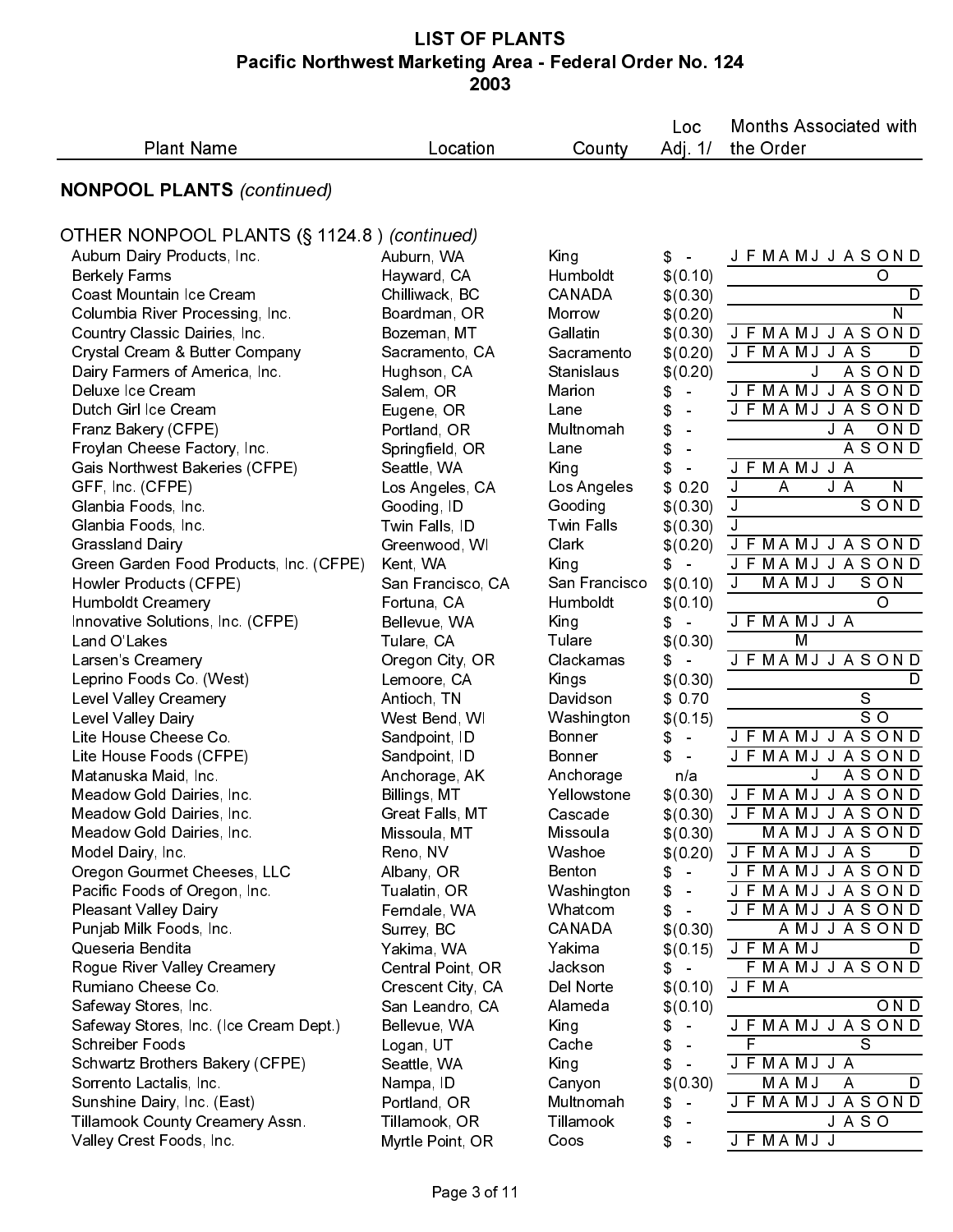| <b>Plant Name</b>                                                                                                                                                                                                                                                                                                                                    | Location                                                                                                    | County                                                                                                 | Loc<br>Adj 1/                                                                                | <b>Months Associated with</b><br>the Order                                                                                                                   |
|------------------------------------------------------------------------------------------------------------------------------------------------------------------------------------------------------------------------------------------------------------------------------------------------------------------------------------------------------|-------------------------------------------------------------------------------------------------------------|--------------------------------------------------------------------------------------------------------|----------------------------------------------------------------------------------------------|--------------------------------------------------------------------------------------------------------------------------------------------------------------|
| <b>NONPOOL PLANTS (continued)</b>                                                                                                                                                                                                                                                                                                                    |                                                                                                             |                                                                                                        |                                                                                              |                                                                                                                                                              |
| <b>OTHER NONPOOL PLANTS (continued)</b><br>WestFarm Foods<br>WestFarm Foods<br>WestFarm Foods<br>WestFarm Foods<br>WestFarm Foods<br><b>Willamette Valley Cheese</b><br>Yocream International, Inc.                                                                                                                                                  | Caldwell, ID<br>Issaquah, WA<br>Jerome, ID<br>Los Angeles, CA<br>Sunnyside, WA<br>Salem, OR<br>Portland, OR | Canyon<br>King<br>Jerome<br>Los Angeles<br>Yakima<br>Marion<br>Multnomah                               | \$(0.30)<br>$\mathsf{S}$ –<br>\$(0.30)<br>\$0.20<br>\$(0.15)<br>\$<br>$\sim$<br>\$<br>$\sim$ | J F<br><b>MJJASO</b><br>D<br><b>JFMAMJJASOND</b><br>$\overline{F}$<br>M<br>J A S<br>J F MA MJ J A S O N D<br>SON<br><b>MAMJJASOND</b><br>J<br>M <sub>A</sub> |
| <b>COOPERATIVE ASSOCIATIONS</b>                                                                                                                                                                                                                                                                                                                      |                                                                                                             |                                                                                                        |                                                                                              |                                                                                                                                                              |
| COOPERATIVE ASSOCIATIONS QUALIFIED PERSUANT TO §1124.18<br>Dairy Farmers of America, Inc.<br><b>Farmers Cooperative Creamery</b><br>Darigold Farms, Inc.<br>d/b/a Northwest Dairy Association<br>Northwest Independent Milk Producers Association<br>Portland Independent Milk Producers Association<br><b>Tillamook County Creamery Association</b> |                                                                                                             | Kansas City, MO<br>McMinnville, OR<br>Seattle, WA<br>Mount Vernon, WA<br>Portland, OR<br>Tillamook, OR |                                                                                              | J F MAMJ J A S ON D<br><b>JFMAMJJASOND</b><br>J F MAMJ J A SOND<br>J F MAMJ J A S O N D<br><b>JFMAMJJASO</b><br>J F MA M J J A S O N D                       |
| <b>COOPERATIVE RESERVE SUPPLY UNITS</b>                                                                                                                                                                                                                                                                                                              |                                                                                                             |                                                                                                        |                                                                                              |                                                                                                                                                              |
| COOPERATIVE ASSOCIATIONS QUALIFIED PERSUANT TO §1124.11<br>Northwest Independent Milk Producers Association<br>Portland Independent Milk Producers Association                                                                                                                                                                                       |                                                                                                             | Mount Vernon, WA<br>Portland, OR                                                                       |                                                                                              | J F MA M J J A S O N D<br>J F MAMJ J A S O                                                                                                                   |
| 1/ Location adjustments are relative to King County, Washington, Class I differential of \$1.90.<br>2/ Handler changed name in January 2003. Previously known as Ryan Foods Co.<br>CFPE - Commercial Food Processing Establishment (Class II)                                                                                                        |                                                                                                             |                                                                                                        |                                                                                              |                                                                                                                                                              |
|                                                                                                                                                                                                                                                                                                                                                      |                                                                                                             |                                                                                                        |                                                                                              |                                                                                                                                                              |
|                                                                                                                                                                                                                                                                                                                                                      |                                                                                                             |                                                                                                        |                                                                                              |                                                                                                                                                              |
|                                                                                                                                                                                                                                                                                                                                                      |                                                                                                             |                                                                                                        |                                                                                              |                                                                                                                                                              |
|                                                                                                                                                                                                                                                                                                                                                      |                                                                                                             |                                                                                                        |                                                                                              |                                                                                                                                                              |
|                                                                                                                                                                                                                                                                                                                                                      |                                                                                                             |                                                                                                        |                                                                                              |                                                                                                                                                              |
|                                                                                                                                                                                                                                                                                                                                                      |                                                                                                             |                                                                                                        |                                                                                              |                                                                                                                                                              |
|                                                                                                                                                                                                                                                                                                                                                      | Page 4 of 11                                                                                                |                                                                                                        |                                                                                              |                                                                                                                                                              |
|                                                                                                                                                                                                                                                                                                                                                      |                                                                                                             |                                                                                                        |                                                                                              |                                                                                                                                                              |
|                                                                                                                                                                                                                                                                                                                                                      |                                                                                                             |                                                                                                        |                                                                                              |                                                                                                                                                              |
|                                                                                                                                                                                                                                                                                                                                                      |                                                                                                             |                                                                                                        |                                                                                              |                                                                                                                                                              |
|                                                                                                                                                                                                                                                                                                                                                      |                                                                                                             |                                                                                                        |                                                                                              |                                                                                                                                                              |
|                                                                                                                                                                                                                                                                                                                                                      |                                                                                                             |                                                                                                        |                                                                                              |                                                                                                                                                              |
|                                                                                                                                                                                                                                                                                                                                                      |                                                                                                             |                                                                                                        |                                                                                              |                                                                                                                                                              |
|                                                                                                                                                                                                                                                                                                                                                      |                                                                                                             |                                                                                                        |                                                                                              |                                                                                                                                                              |
|                                                                                                                                                                                                                                                                                                                                                      |                                                                                                             |                                                                                                        |                                                                                              |                                                                                                                                                              |
|                                                                                                                                                                                                                                                                                                                                                      |                                                                                                             |                                                                                                        |                                                                                              |                                                                                                                                                              |
|                                                                                                                                                                                                                                                                                                                                                      |                                                                                                             |                                                                                                        |                                                                                              |                                                                                                                                                              |
|                                                                                                                                                                                                                                                                                                                                                      |                                                                                                             |                                                                                                        |                                                                                              |                                                                                                                                                              |
|                                                                                                                                                                                                                                                                                                                                                      |                                                                                                             |                                                                                                        |                                                                                              |                                                                                                                                                              |
|                                                                                                                                                                                                                                                                                                                                                      |                                                                                                             |                                                                                                        |                                                                                              |                                                                                                                                                              |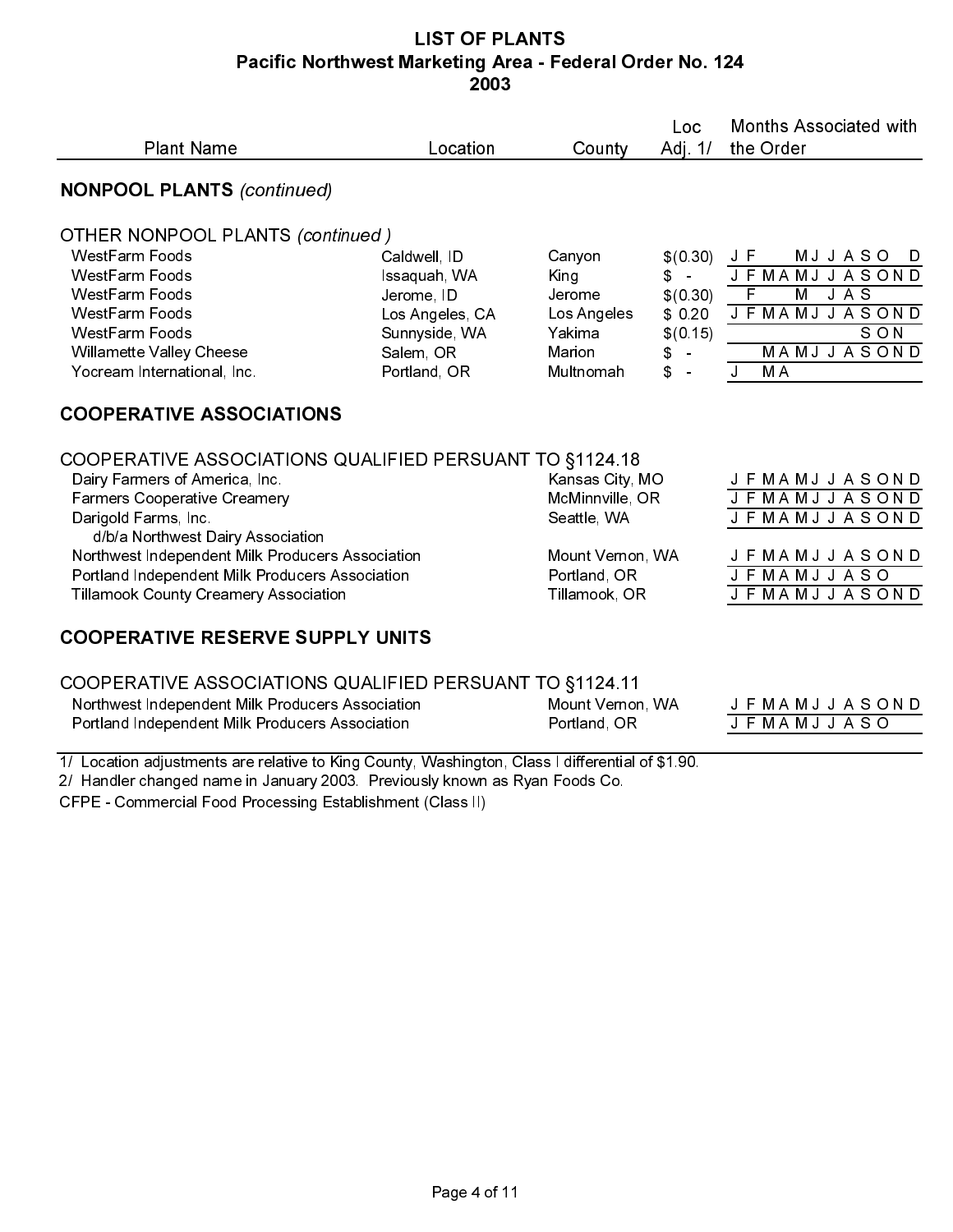## LIST OF PLANTS Arizona-Las Vegas Marketing Area - Federal Order No. 131 2003

| <b>Plant Name</b>                                                                                                                                                                                                                                                                                                                                                                                                                     | Location                                                                                                                                                                                                                                                                                                                                                                                                                                                               | County                                                                                                                                                                         | Loc<br>Adj. $1/$                                                                                                                                                                                  | <b>Months Associated with</b><br>the Order                                                                                                                                                                                                                                                                                                                        |
|---------------------------------------------------------------------------------------------------------------------------------------------------------------------------------------------------------------------------------------------------------------------------------------------------------------------------------------------------------------------------------------------------------------------------------------|------------------------------------------------------------------------------------------------------------------------------------------------------------------------------------------------------------------------------------------------------------------------------------------------------------------------------------------------------------------------------------------------------------------------------------------------------------------------|--------------------------------------------------------------------------------------------------------------------------------------------------------------------------------|---------------------------------------------------------------------------------------------------------------------------------------------------------------------------------------------------|-------------------------------------------------------------------------------------------------------------------------------------------------------------------------------------------------------------------------------------------------------------------------------------------------------------------------------------------------------------------|
| <b>POOL PLANTS</b>                                                                                                                                                                                                                                                                                                                                                                                                                    |                                                                                                                                                                                                                                                                                                                                                                                                                                                                        |                                                                                                                                                                                |                                                                                                                                                                                                   |                                                                                                                                                                                                                                                                                                                                                                   |
| POOL DISTRIBUTING PLANTS (§ 1131.7(a) unless otherwise noted)<br>The Kroger Co., Tolleson Dairy<br>Safeway Stores, Inc.<br><b>Shamrock Foods Company</b>                                                                                                                                                                                                                                                                              | Tolleson, AZ<br>Tempe, AZ<br>Phoenix, AZ                                                                                                                                                                                                                                                                                                                                                                                                                               | Maricopa<br>Maricopa<br>Maricopa                                                                                                                                               | \$<br>\$<br>\$<br>$\frac{1}{\sqrt{2}}$                                                                                                                                                            | J F MA M J J A S O N D<br>J F MA M J J A S O N D<br><b>JFMAMJJASOND</b>                                                                                                                                                                                                                                                                                           |
| COOPERATIVE POOL MANUFACTURING PLANTS (§ 1131.7(d))<br>United Dairymen of Arizona                                                                                                                                                                                                                                                                                                                                                     | Tempe, AZ                                                                                                                                                                                                                                                                                                                                                                                                                                                              | Maricopa                                                                                                                                                                       | \$                                                                                                                                                                                                | J F MA MJ J A SOND                                                                                                                                                                                                                                                                                                                                                |
| <b>NONPOOL PLANTS</b>                                                                                                                                                                                                                                                                                                                                                                                                                 |                                                                                                                                                                                                                                                                                                                                                                                                                                                                        |                                                                                                                                                                                |                                                                                                                                                                                                   |                                                                                                                                                                                                                                                                                                                                                                   |
| OTHER ORDER PLANTS DISTRIBUTING OR TRANSFERRING FLUID MILK PRODUCTS INTO THE<br>MARKETING AREA $(\S$ 1131.8(a))                                                                                                                                                                                                                                                                                                                       |                                                                                                                                                                                                                                                                                                                                                                                                                                                                        |                                                                                                                                                                                |                                                                                                                                                                                                   |                                                                                                                                                                                                                                                                                                                                                                   |
| Cream o'Weber, Inc.<br>The Dannon Company, Inc.<br>Farmer's Dairy<br>Gossner Foods, Inc.<br>H.P.Hood, Inc.<br>H.P. Hood, Inc.<br>Kohler Mix Specialties, Inc.<br>Lifeway Foods<br>Meadow Gold Dairies, Inc.<br>Morningstar Foods, Inc.<br>Parmalat White Knight Pkg.<br><b>Promised Land Dairy</b><br>Safeway Stores, Inc.<br>Safeway Stores, Inc.<br>Schroeder Milk Co., Inc.<br>Steuben Foods, Inc.<br><b>Western Quality Foods</b> | F O 135 Salt Lake City, UT<br>West Jordan, UT<br>F.O. 1<br>FO 126 El Paso, TX<br>FO 135 Logan, UT<br>FO. 1<br>Oneida <sub>NY</sub><br>FO <sub>1</sub><br>Winchester, VA<br>F.O. 30 White Bear Lake, MN<br>F.O. 30 Morton Grove, IL<br>F.O. 135 Salt Lake City, UT<br>F.O. 126 Sulphur Springs, TX<br>FO 33 Wyoming, MI<br>F.O. 126 Floresville, TX<br>FO. 124 Clackamas, OR<br>FO 32 Denver CO<br>Maplewood, MN<br>F O 30<br>Elma, NY<br>FO 1<br>FO 135 Cedar City, UT | Salt Lake<br>Salt Lake<br>El Paso<br>Cache<br>Madison<br>Frederick<br>Ramsey<br>Cook<br>Salt Lake<br>Hopkins<br>Kent<br>Bexar<br>Clackamas<br>Denver<br>Ramsey<br>Erie<br>Iron | \$(0, 45)<br>\$(0, 45)<br>\$(0.10)<br>\$(0, 45)<br>\$ 0.15<br>\$0.45<br>\$(0.65)<br>\$(0.55)<br>\$(0.45)<br>\$ 065<br>\$(0,55)<br>\$110<br>\$(0.45)<br>\$0,20<br>\$(0.65)<br>\$(0.15)<br>\$(0.75) | J F MA MJ J A S O N D<br>J F MA MJ J A S ON D<br>J F MA M J J A S O N D<br>J F MA M J J A S O N D<br>D<br>J F MA MJ J A S O N D<br>J F MA MJ J A S O N D<br>M<br><b>JJASOND</b><br>J F MA M J J A S O N D<br><b>JFMAMJJASOND</b><br>F M<br><b>JFMAMJJASO</b><br>D<br>D<br><b>FMAMJJASOND</b><br><b>JASOND</b><br>J F MA M<br><b>JASOND</b><br><b>JFMAMJJASOND</b> |
| PRODUCER-HANDLER PLANTS (§ 1131 8 (b) & 10)<br>Hettinga, Hein and Ellen                                                                                                                                                                                                                                                                                                                                                               | Yuma, AZ                                                                                                                                                                                                                                                                                                                                                                                                                                                               | Yuma                                                                                                                                                                           | \$(0.25)                                                                                                                                                                                          | J F MA M J J A S O N D                                                                                                                                                                                                                                                                                                                                            |
| d/b/a Sarah Farms<br>Sunrise Dairy                                                                                                                                                                                                                                                                                                                                                                                                    | Taylor, AZ                                                                                                                                                                                                                                                                                                                                                                                                                                                             | Navajo                                                                                                                                                                         | \$(0, 45)                                                                                                                                                                                         | J F MA MJ J A S O N D                                                                                                                                                                                                                                                                                                                                             |
| PARTIALLY REGULATED DISTRIBUTING PLANTS (§ 1131.8(c))<br>Adohr Farms<br>Alta Dena Certified Dairy<br>Cacique, Inc.<br>Crystal Cream & Butter Company<br>The Dannon Company, Inc.<br>Dean Foods of CA, Inc.<br>Driftwood Dairy<br>Farmdale Creamery, Inc.<br>Heritage Foods, LLC<br>Jasper Products, LLC<br>Jersey Maid Milk Products, Inc.<br>Kohler Mix Specialties, Inc.                                                            | South Gate, CA<br>City of Industry, CA<br>City of Industry, CA<br>Sacramento, CA<br>Ft Worth, TX<br>Buena Park, CA<br>El Monte, CA<br>San Bernardino, CA<br>Santa Ana, CA<br>Joplin, MO<br>City of Commerce, CA<br>Sulphur Springs, TX                                                                                                                                                                                                                                 | Los Angeles<br>Los Angeles<br>Los Angeles<br>Sacramento<br>Tarrant<br>Orange<br>Los Angeles<br>San Bernardino<br>Orange<br>Jasper<br>Los Angeles<br>Hopkins                    | \$(0, 25)<br>\$(0, 25)<br>\$(0.25)<br>\$(0.65)<br>\$ 0.65<br>\$(0.25)<br>\$(0.25)<br>\$(0.55)<br>\$(0.25)<br>\$(0.15)<br>\$(0.25)<br>\$ 0 65                                                      | J F MA M J J A S O N D<br>J F MAMJ J A SOND<br>J F MA M J J A S O N D<br>O<br>D<br>J F MA MJ J A S O N D<br>J F MA M J J A S<br>J F MA MJ J A S O N D<br>J F MA MJ J A S O N D<br>J F MA MJ J A S O N D<br>MJJASOND<br>J F MA MJ J A S ON D<br>J F MA M J J A S O N D                                                                                             |
|                                                                                                                                                                                                                                                                                                                                                                                                                                       | Page 5 of 11                                                                                                                                                                                                                                                                                                                                                                                                                                                           |                                                                                                                                                                                |                                                                                                                                                                                                   |                                                                                                                                                                                                                                                                                                                                                                   |
|                                                                                                                                                                                                                                                                                                                                                                                                                                       |                                                                                                                                                                                                                                                                                                                                                                                                                                                                        |                                                                                                                                                                                |                                                                                                                                                                                                   |                                                                                                                                                                                                                                                                                                                                                                   |
|                                                                                                                                                                                                                                                                                                                                                                                                                                       |                                                                                                                                                                                                                                                                                                                                                                                                                                                                        |                                                                                                                                                                                |                                                                                                                                                                                                   |                                                                                                                                                                                                                                                                                                                                                                   |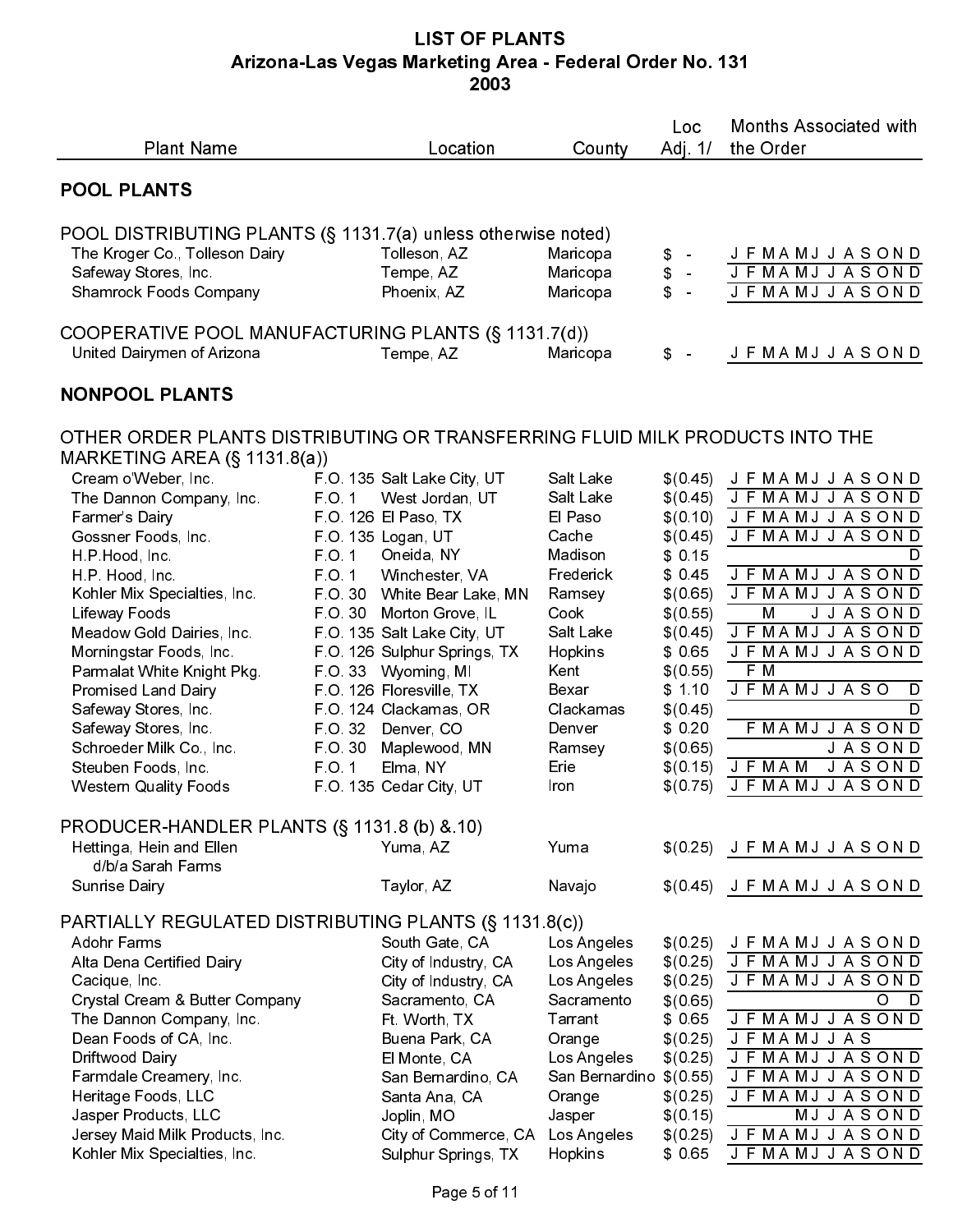## LIST OF PLANTS Arizona-Las Vegas Marketing Area - Federal Order No. 131 2003

| <b>Plant Name</b>                                        | Location                            | County                     | Loc<br>Adj $1/$            | <b>Months Associated with</b><br>the Order       |
|----------------------------------------------------------|-------------------------------------|----------------------------|----------------------------|--------------------------------------------------|
| <b>NONPOOL PLANTS (continued)</b>                        |                                     |                            |                            |                                                  |
| PARTIALLY REGULATED DISTRIBUTING PLANTS (continued)      |                                     |                            |                            |                                                  |
| Lifeway Foods                                            | Morton Grove, IL                    | Cook                       | \$(0.55)                   | A M                                              |
| <b>Model Dairy</b>                                       | Reno, NV                            | Washoe                     | \$(0.65)                   | MAMJJA<br>O                                      |
| Morningstar Foods, Inc.                                  | Gustine, CA                         | Merced                     | \$(0.65)                   | <b>JFMAMJJASOND</b>                              |
| Ralph's Grocery Co.                                      | Compton, CA                         | Los Angeles                | \$(0.25)                   | J F MAMJ J A S ON                                |
| Ralph's Grocery Co.<br>Rockview Farms                    | Riverside, CA                       | Riverside                  | \$(0.35)<br>\$(0.25)       | J F<br>MAMJJASOND<br>MAMJJASOND<br>J F           |
| Santee Dairies, Inc.                                     | Downey, CA<br>City of Industry, CA  | Los Angeles<br>Los Angeles | \$(0.25)                   | <b>JFMAMJJASOND</b>                              |
| Swiss Dairy                                              | Riverside, CA                       | Riverside                  | \$(0.35)                   | MAMJJASOND<br>JF                                 |
| Unified Western Grocers, Inc.                            | Los Angeles, CA                     | Los Angeles                | \$(0.25)                   | JF<br>MA MJ<br><b>JASOND</b>                     |
| EXEMPT PLANTS $(\S 1131.8$ (e))                          |                                     |                            |                            |                                                  |
| Freeman Farms<br><b>Springfied Creamery</b>              | Chandler, AZ<br>Eugene, OR          | Maricopa<br>Lane           | \$(0.45)                   | J F MA M J J A S O N D<br>J F MA M J J A S O N D |
| OTHER NONPOOL PLANTS (§ 1131.8)                          |                                     |                            |                            |                                                  |
| Agri-Mark, Inc.                                          | W. Springfield, MA                  | Hampden                    | \$ 0.65                    | JA<br>D                                          |
| Alpura Cheese                                            | Alpura, Mexico                      | <b>MEXICO</b>              | \$(0, 25)                  | J F M<br>MJJASOND                                |
| Anderson Custom Processing, Inc.                         | Sleepy Eye, MN                      | <b>Brown</b>               | \$(0.65)                   | D                                                |
| Anderson Dairy, Inc. 2/                                  | Las Vegas, NV                       | Clark                      | \$(0.35)                   | $\mathsf J$                                      |
| Associated Milk Producers, Inc.<br><b>Beatrice Foods</b> | Rochester, MN<br>Fredericksburg, IA | Olmsted<br>Chickasaw       | \$(0.65)<br>\$(0.60)       | F MAM<br>M                                       |
| <b>Blue Bell Creamery</b>                                | Brenham, TX                         | Washington                 | \$ 0.95                    | J F MAMJ J<br>$\circ$                            |
| Bristol-Myers Squibb Co.                                 | Delicias, Chihuahua                 | <b>MEXICO</b>              | \$(0.25)                   | OND<br>A                                         |
| California Dairies, Inc.                                 | Artesia, CA                         | Los Angeles                | \$(0.25)                   | A M<br>J                                         |
| California Dairies, Inc.                                 | Tipton, CA                          | Tulare                     | \$(0.75)                   | J J A                                            |
| California Dairies, Inc.                                 | Los Banos, CA                       | Merced                     | \$(0.65)                   | $\overline{A}$                                   |
| Creamland Dairy, Inc.<br>Dairy Farmers of America, Inc.  | Albuquerque, NM<br>Beaver, UT       | Bernalillo<br>Beaver       | \$<br>$\equiv$<br>\$(0.75) | A M<br>J                                         |
| Dairy Farmers of America, Inc.                           | Corona, CA                          | Riverside                  | \$(0.35)                   | N<br>Α                                           |
| Dairy Farmers of America, Inc.                           | Winthop, MN                         | Sibley                     | \$(0.65)                   |                                                  |
| Dean Foods                                               | Sulphur Springs, TX                 | Hopkins                    | \$ 0.65                    | J<br>М                                           |
| Dreyers Grand Ice Cream, Inc.                            | City of Commerce, CA                | Los Angeles                | \$(0.25)                   | M A<br>J<br>ND<br>F.<br>Α                        |
| Dreyers Grand Ice Cream, Inc.                            | Houston, TX<br>Union City, CA       | Harris<br>Alameda          | \$125<br>\$(0,55)          | <b>MAMJJASOND</b><br>JF<br>F MAM                 |
| Dreyers Grand Ice Cream, Inc.<br><b>Elgin Dairy</b>      | Chicago, IL                         | Cook                       | \$(0.55)                   | A                                                |
| Fleurdelait                                              | City of Industry, CA                | Los Angeles                | \$(0, 25)                  | J                                                |
| Good Humor                                               | Huntington, IN                      | Huntington                 | \$(0.55)                   | МA                                               |
| Good Humor-Breyers                                       | Sikeston, MO                        | Scott                      | \$(0.15)                   | <b>MAMJJASOND</b>                                |
| Good Humor-Henderson                                     | Henderson, NV                       | Clark                      | \$(0.35)                   | Α                                                |
| Grassland Dairy<br>Heritage/Stremicks                    | Greenwood, WI<br>Riverside, CA      | Clark<br>Riverside         | \$(0.65)<br>\$(0.35)       | J F MA M J J A S O N D<br>J F MA M J J A S O N D |
| Hollandia Dairy                                          | San Marcos, CA                      | San Diego                  | \$(0.25)                   | S                                                |
| Imperial Valley Cheese                                   | El Centro, CA                       | Imperial                   | \$(0.35)                   | J                                                |
| Industrias Cor                                           | Querétaro, Mexico                   | <b>MEXICO</b>              | \$(0.25)                   | D                                                |
| Instant Whip                                             | Phoenix, AZ                         | Maricopa                   | \$<br>$\sim$               | J F MA M J J A S O N D                           |
| Jersey Gold                                              | Bosque, NM                          | Valencia                   | $\equiv$                   | MAMJJAS<br>F                                     |
| Kellers Creamery, LLC<br>Kerry Ingredients               | Winnsboro, TX<br>Beloit, WI         | Wood<br>Rock               | \$ 0 65<br>\$(0.60)        | J F MA M<br>O<br>D<br><b>MAMJ</b>                |
|                                                          | Page 6 of 11                        |                            |                            |                                                  |
|                                                          |                                     |                            |                            |                                                  |
|                                                          |                                     |                            |                            |                                                  |
|                                                          |                                     |                            |                            |                                                  |
|                                                          |                                     |                            |                            |                                                  |
|                                                          |                                     |                            |                            |                                                  |
|                                                          |                                     |                            |                            |                                                  |
|                                                          |                                     |                            |                            |                                                  |
|                                                          |                                     |                            |                            |                                                  |
|                                                          |                                     |                            |                            |                                                  |
|                                                          |                                     |                            |                            |                                                  |
|                                                          |                                     |                            |                            |                                                  |
|                                                          |                                     |                            |                            |                                                  |
|                                                          |                                     |                            |                            |                                                  |
|                                                          |                                     |                            |                            |                                                  |
|                                                          |                                     |                            |                            |                                                  |
|                                                          |                                     |                            |                            |                                                  |
|                                                          |                                     |                            |                            |                                                  |
|                                                          |                                     |                            |                            |                                                  |
|                                                          |                                     |                            |                            |                                                  |
|                                                          |                                     |                            |                            |                                                  |
|                                                          |                                     |                            |                            |                                                  |
|                                                          |                                     |                            |                            |                                                  |
|                                                          |                                     |                            |                            |                                                  |
|                                                          |                                     |                            |                            |                                                  |
|                                                          |                                     |                            |                            |                                                  |
|                                                          |                                     |                            |                            |                                                  |
|                                                          |                                     |                            |                            |                                                  |
|                                                          |                                     |                            |                            |                                                  |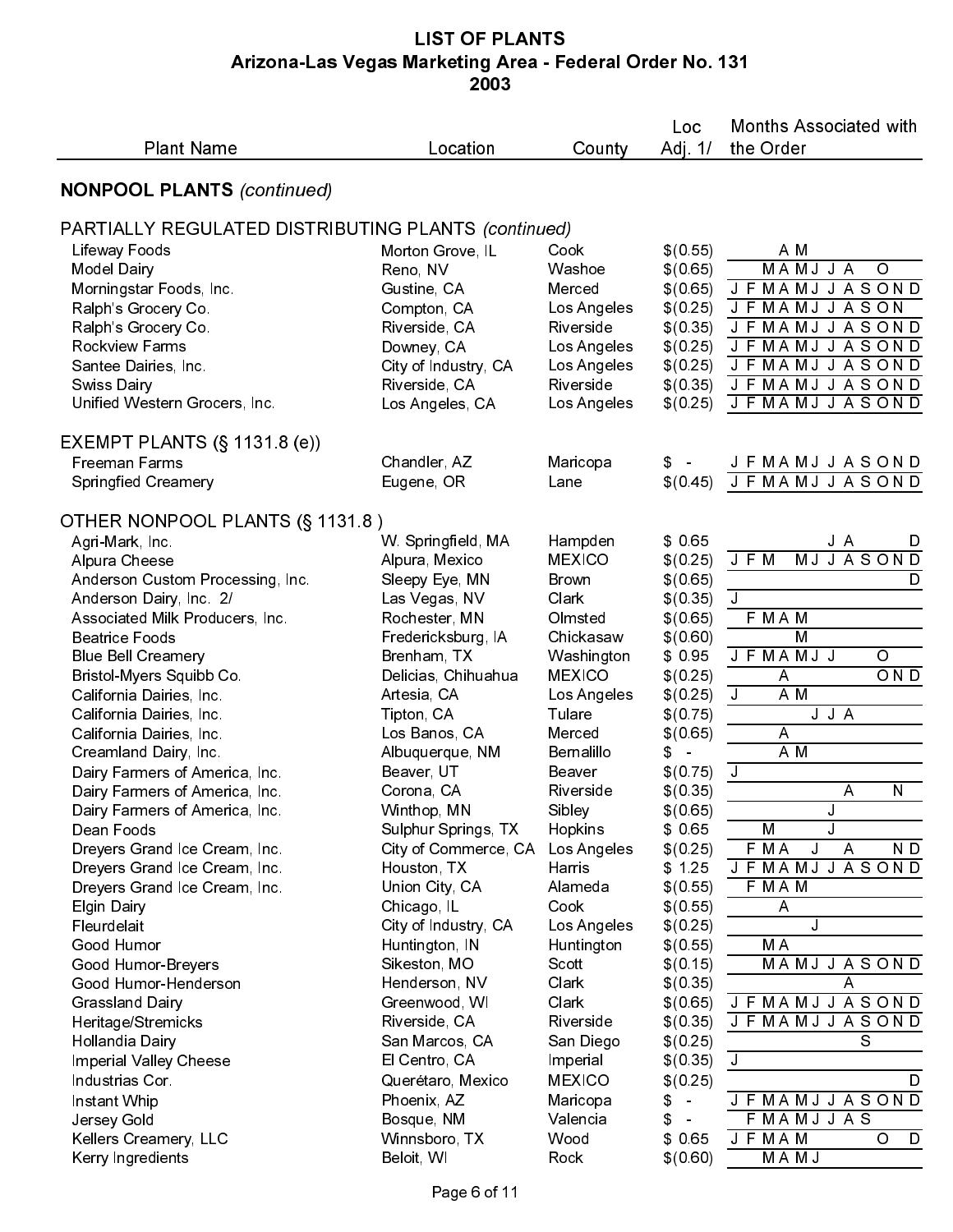#### LIST OF PLANTS Arizona-Las Vegas Marketing Area - Federal Order No. 131 2003

| <b>Plant Name</b>                                                                                                                                                                                                                                  | Location                     | County                  | Loc<br>Adj. $1/$          | <b>Months Associated with</b><br>the Order |
|----------------------------------------------------------------------------------------------------------------------------------------------------------------------------------------------------------------------------------------------------|------------------------------|-------------------------|---------------------------|--------------------------------------------|
| <b>NONPOOL PLANTS (continued)</b>                                                                                                                                                                                                                  |                              |                         |                           |                                            |
| <b>OTHER NONPOOL PLANTS (continued)</b>                                                                                                                                                                                                            |                              |                         |                           |                                            |
| Kerry Ingredients                                                                                                                                                                                                                                  | Jackson, WI                  | Washington              | \$(0.60)                  | A<br>J                                     |
| Kerry Ingredients                                                                                                                                                                                                                                  | Owen, WI                     | Clark                   | \$(0.65)                  | F MAM                                      |
| <b>Kraft Foods</b>                                                                                                                                                                                                                                 | Beaver Dam, WI               | Dodge                   | \$(0.60)                  | <b>JASOND</b>                              |
| <b>Kraft Foods</b>                                                                                                                                                                                                                                 | Bentonville, AR              | Benton                  | \$0.25                    | Α<br>N D                                   |
| Kraft Foods                                                                                                                                                                                                                                        | New Ulm, MN                  | Brown                   | \$(0.65)                  | O <sub>N</sub><br>J F MA                   |
| Kraft Foods                                                                                                                                                                                                                                        | Springfield, MO              | Greene                  | \$(0, 15)                 | M<br>J<br>${\sf N}$<br>J                   |
| Kraft Foods                                                                                                                                                                                                                                        | Rupert, ID                   | Minidoka                | \$(0.75)                  | J<br>M <sub>A</sub><br>SOND<br>J           |
| Land O'Lakes, Inc.                                                                                                                                                                                                                                 | Pine Island, MN              | Goodhue                 | \$(0.65)                  | M                                          |
| Land O'Lakes, Inc.                                                                                                                                                                                                                                 | Tulare, CA                   | Tulare                  | \$(0.75)                  | M<br>$\circ$                               |
| Level Valley Creamery                                                                                                                                                                                                                              | Antioch, TN                  | Davidson                | \$0.25                    | J                                          |
| Los Altos Cheese                                                                                                                                                                                                                                   | City of Industry, CA         | Los Angeles             | \$(0.25)                  | ${\sf N}$<br>A                             |
| <b>Madison Dairy Products</b>                                                                                                                                                                                                                      | Madison, WI                  | Dane                    | \$(0.60)                  | $\overline{\circ}$<br>F<br>D               |
| Marigold Foods, Inc.                                                                                                                                                                                                                               | Rochester, MN                | Olmsted                 | \$(0.65)                  | J                                          |
| Melrose Dairy                                                                                                                                                                                                                                      | Melrose, MN                  | <b>Stearns</b>          | \$(0.65)                  | $\overline{s}$<br>J F MA MJ                |
| Micelli Dairy                                                                                                                                                                                                                                      | Cleveland, OH                | Cuyahoga                | \$(0.35)                  | A                                          |
| Milk Products of Alabama                                                                                                                                                                                                                           | Decatur, AL                  | Morgan                  | \$0.55                    | AMJJ                                       |
| Raskas Dairy                                                                                                                                                                                                                                       | St Louis, MO                 | St Louis                | \$(0.35)                  | $\overline{M}$<br>MJ                       |
| Ready Food Products, Inc.                                                                                                                                                                                                                          | Philadelphia, PA             | Philadelphia            | \$0.70                    | J                                          |
| Ross Laboratories (CFPE)                                                                                                                                                                                                                           | Tempe, AZ                    | Maricopa                | \$<br>$\bar{\phantom{a}}$ | <b>JFMAMJJASOND</b>                        |
| Safeway Stores, Inc. (Ice Cream)                                                                                                                                                                                                                   | Phoenix, AZ                  | Maricopa                | \$<br>÷,                  | <b>MAMJJASOND</b>                          |
| Safeway, Inc.                                                                                                                                                                                                                                      | City of Commerce, CA         | Los Angeles             | \$(0, 25)                 | J J A<br>M <sub>A</sub>                    |
| <b>Schreiber Foods</b>                                                                                                                                                                                                                             | Green Bay, WI                | Brown                   | \$(0.60)                  | A                                          |
| <b>Schreiber Foods</b>                                                                                                                                                                                                                             | Logan, UT                    | Cache                   | \$(0.45)                  | J F MAMJ J                                 |
| <b>Schreiber Foods</b>                                                                                                                                                                                                                             | Monett, MO                   | Barry                   | \$(0.15)                  | M J                                        |
| <b>Schreiber Foods</b>                                                                                                                                                                                                                             | Stephenville, TX             | Erath                   | \$ 0.65                   | A M J<br>SO<br>$\overline{O}$              |
| <b>Schreiber Foods</b>                                                                                                                                                                                                                             | St Louis, MO                 | St Louis                | \$(0.35)                  |                                            |
| <b>Scott Brothers</b>                                                                                                                                                                                                                              | Chino, CA                    | San Bernardino \$(0.55) |                           | A                                          |
| Southern Products                                                                                                                                                                                                                                  | St Louis, MO                 | St Louis                | \$(0.35)                  | M                                          |
| Southwest Ice Cream                                                                                                                                                                                                                                | McKinney, TX                 | Collin                  | \$ 0.65                   | J F<br>AMJJ                                |
| Wells Dairy, Inc.<br>Wells Dairy, Inc.                                                                                                                                                                                                             | Le Mars, IA<br>St George, UT | Plymouth                |                           | \$(0.60) J F MAMJ J A S O N D<br>${\sf N}$ |
| <b>West Point Dairy Products</b>                                                                                                                                                                                                                   | Logan, UT                    | Washington<br>Cache     | \$(0.75)<br>\$(0, 45)     | F<br>D                                     |
| <b>West Point Dairy Products</b>                                                                                                                                                                                                                   | West Point, NE               | Cuming                  | \$(0, 55)                 | M J<br>J F M<br>D                          |
| Zander Creamery                                                                                                                                                                                                                                    | Cross Plains, WI             | Dane                    | \$(0.60)                  | M <sub>A</sub>                             |
| <b>COOPERATIVE ASSOCIATIONS</b>                                                                                                                                                                                                                    |                              |                         |                           |                                            |
| COOPERATIVE ASSOCIATIONS QUALIFIED PERSUANT TO §1131.18                                                                                                                                                                                            |                              |                         |                           |                                            |
| <b>Maverick Milk Producers Association</b>                                                                                                                                                                                                         |                              | Ontario, CA             |                           | J F MA M J J A S O N D                     |
| United Dairymen of Arizona                                                                                                                                                                                                                         |                              | Tempe, AZ               |                           | J F MA M J J A S O N D                     |
|                                                                                                                                                                                                                                                    |                              |                         |                           |                                            |
| 1/ Location adjustments are relative to Maricopa County, Arizona, Class I differential of \$2.35.<br>2/ Any plant located in Clark County, Nevada, is exempt from the Federal Order.<br>CFPE - Commercial Food Processing Establishment (Class II) |                              |                         |                           |                                            |
|                                                                                                                                                                                                                                                    |                              |                         |                           |                                            |
|                                                                                                                                                                                                                                                    | Page 7 of 11                 |                         |                           |                                            |

# COOPERATIVE ASSOCIATIONS

| COOPERATIVE ASSOCIATIONS QUALIFIED PERSUANT TO §1131.18<br><b>Maverick Milk Producers Association</b><br>United Dairymen of Arizona                                                                                                                | Ontario, CA<br>Tempe, AZ | J F MAMJ J A S O N D<br><b>JFMAMJJASOND</b> |
|----------------------------------------------------------------------------------------------------------------------------------------------------------------------------------------------------------------------------------------------------|--------------------------|---------------------------------------------|
| 1/ Location adjustments are relative to Maricopa County, Arizona, Class I differential of \$2.35.<br>2/ Any plant located in Clark County, Nevada, is exempt from the Federal Order.<br>CFPE - Commercial Food Processing Establishment (Class II) |                          |                                             |
|                                                                                                                                                                                                                                                    |                          |                                             |
|                                                                                                                                                                                                                                                    | Page 7 of 11             |                                             |
|                                                                                                                                                                                                                                                    |                          |                                             |
|                                                                                                                                                                                                                                                    |                          |                                             |
|                                                                                                                                                                                                                                                    |                          |                                             |
|                                                                                                                                                                                                                                                    |                          |                                             |
|                                                                                                                                                                                                                                                    |                          |                                             |
|                                                                                                                                                                                                                                                    |                          |                                             |
|                                                                                                                                                                                                                                                    |                          |                                             |
|                                                                                                                                                                                                                                                    |                          |                                             |
|                                                                                                                                                                                                                                                    |                          |                                             |
|                                                                                                                                                                                                                                                    |                          |                                             |
|                                                                                                                                                                                                                                                    |                          |                                             |
|                                                                                                                                                                                                                                                    |                          |                                             |
|                                                                                                                                                                                                                                                    |                          |                                             |
|                                                                                                                                                                                                                                                    |                          |                                             |
|                                                                                                                                                                                                                                                    |                          |                                             |
|                                                                                                                                                                                                                                                    |                          |                                             |
|                                                                                                                                                                                                                                                    |                          |                                             |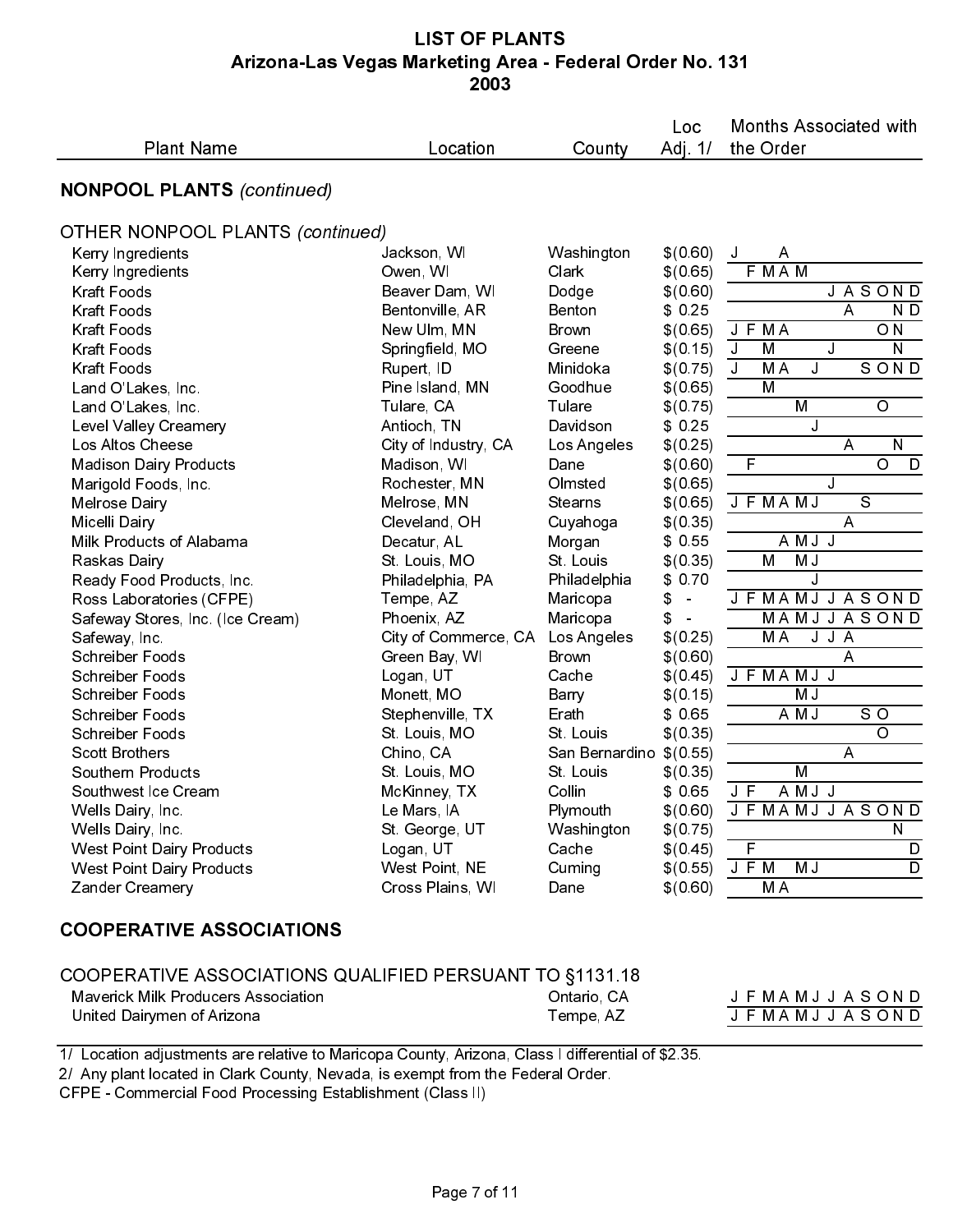| <b>Plant Name</b>                                                                                                                                                                                                                                                                                                                                                                                                                                                                                                                                                                                                                                                                                         | Location                                                                                                                                                                                                                                                                                                                                                                                                                                                                                   | County                                                                                                                                                                                                                | Loc<br>Adj $1/$                                                                                                                                                                                                                                                           | Months Associated with<br>the Order                                                                                                                                                                                                                                                                                                                                                     |
|-----------------------------------------------------------------------------------------------------------------------------------------------------------------------------------------------------------------------------------------------------------------------------------------------------------------------------------------------------------------------------------------------------------------------------------------------------------------------------------------------------------------------------------------------------------------------------------------------------------------------------------------------------------------------------------------------------------|--------------------------------------------------------------------------------------------------------------------------------------------------------------------------------------------------------------------------------------------------------------------------------------------------------------------------------------------------------------------------------------------------------------------------------------------------------------------------------------------|-----------------------------------------------------------------------------------------------------------------------------------------------------------------------------------------------------------------------|---------------------------------------------------------------------------------------------------------------------------------------------------------------------------------------------------------------------------------------------------------------------------|-----------------------------------------------------------------------------------------------------------------------------------------------------------------------------------------------------------------------------------------------------------------------------------------------------------------------------------------------------------------------------------------|
| <b>POOL PLANTS</b>                                                                                                                                                                                                                                                                                                                                                                                                                                                                                                                                                                                                                                                                                        |                                                                                                                                                                                                                                                                                                                                                                                                                                                                                            |                                                                                                                                                                                                                       |                                                                                                                                                                                                                                                                           |                                                                                                                                                                                                                                                                                                                                                                                         |
| POOL DISTRIBUTING PLANTS (§ 1135.7(a) unless otherwise noted)<br>Country Classic Dairies, Inc.<br>Cream o'Weber, Inc.<br>Falconhurst Dairy, Inc. 2/<br>(b) Gossner Foods, Inc.<br>The Kroger Co., Layton Dairy<br>Meadow Gold Dairies, Inc.<br>Meadow Gold Dairies, Inc.<br>Meadow Gold Dairies, Inc.<br>Stoker Wholesale, Inc.<br>(b) Western Quality Foods<br><b>WestFarm Foods</b><br>Winder Dairy, Inc.                                                                                                                                                                                                                                                                                               | Belgrade, MT<br>Salt Lake City, UT<br>Buhl, ID<br>Logan, UT<br>Layton, UT<br>Boise, ID<br>Pocatello, ID<br>Salt Lake City, UT<br>Burley, ID<br>Cedar City, UT<br>Boise, ID<br>Salt Lake City, UT                                                                                                                                                                                                                                                                                           | Gallatin<br>Salt Lake<br><b>Twin Falls</b><br>Cache<br>Davis<br>Ada<br><b>Bannock</b><br>Salt Lake<br>Cassia<br>Iron<br>Ada<br>Salt Lake                                                                              | \$ (0.30)<br>$\mathbb{S}$ –<br>\$<br>$\sim$<br>\$<br>$\sim$<br>\$(0.30)<br>\$ (0.30)<br>\$<br>$\sim$<br>$\mathbb{S}$ –                                                                                                                                                    | N D<br><b>JFMAMJJASOND</b><br>\$(0.30) JFMAMJJASOND<br><b>JFMAMJJASOND</b><br><b>JFMAMJJASOND</b><br><b>JFMAMJJASOND</b><br>J F M A M J J A S O N D<br><b>JFMAMJJASOND</b><br>$$ (0.30)$ JFMAMJJASOND<br>\$(0.30) JFMAMJJASOND<br>$$(0.30)$ JFMAMJJASOND<br><b>JFMAMJJASOND</b>                                                                                                         |
| <b>PROPRIETARY BULK TANK HANDLERS</b>                                                                                                                                                                                                                                                                                                                                                                                                                                                                                                                                                                                                                                                                     |                                                                                                                                                                                                                                                                                                                                                                                                                                                                                            |                                                                                                                                                                                                                       |                                                                                                                                                                                                                                                                           |                                                                                                                                                                                                                                                                                                                                                                                         |
| PROPRIETARY BULK TANK HANDLERS (§ 1135.11)<br>Glanbia Foods, Inc. 3/<br>Jerome Cheese Co.                                                                                                                                                                                                                                                                                                                                                                                                                                                                                                                                                                                                                 | Twin Falls, ID<br>Jerome, ID                                                                                                                                                                                                                                                                                                                                                                                                                                                               | <b>Twin Falls</b><br>Jerome                                                                                                                                                                                           |                                                                                                                                                                                                                                                                           | $$ (0.30)$ JFMAMJJASOND<br>$$(0.30)$ JFMAMJJASOND                                                                                                                                                                                                                                                                                                                                       |
| <b>NONPOOL PLANTS</b>                                                                                                                                                                                                                                                                                                                                                                                                                                                                                                                                                                                                                                                                                     |                                                                                                                                                                                                                                                                                                                                                                                                                                                                                            |                                                                                                                                                                                                                       |                                                                                                                                                                                                                                                                           |                                                                                                                                                                                                                                                                                                                                                                                         |
| OTHER ORDER PLANTS DISTRIBUTING OR TRANSFERRING FLUID MILK PRODUCTS INTO THE<br>MARKETING AREA (§ 1135.8(a))<br>The Dannon Company, Inc.<br>H.P.Hood, Inc.<br>Inland Northwest Dairies, LLC<br>Kohler Mix Specialties, Inc.<br>The Kroger Co., Swan Island Dairy F.O. 124 Portland, OR<br>Meadow Gold Dairies, Inc.<br>Meadow Gold Dairies, Inc.<br>Meadow Gold Dairies, Inc.<br>Morningstar Foods, Inc.<br>Morningstar Foods, Inc. 4/<br>Morningstar Foods, Inc.<br>Parmalat White Knight Packaging<br><b>Prices Dairy</b><br><b>Promised Land Dairy</b><br>Safeway Stores, Inc.<br><b>Shamrock Foods Company</b><br>Vitamilk Dairy, Inc.<br>WestFarm Foods<br>WestFarm Foods<br>Wilcox Dairy Farms, LLC | FO <sub>1</sub><br>West Jordan, UT<br>FO 1<br>Oneida, NY<br>F.O. 124 Spokane, WA<br>F O 30 White Bear Lake, MN<br>FO 32 Delta, CO<br>F O 32<br>Englewood, CO<br>Greeley, CO<br>F O 32<br>F O 1<br>Mount Crawford, VA<br>F O 7<br>Murray, KY<br>F.O. 126 Sulpher Springs, TX<br>FO 33 Wyoming, MI<br>FO 126 El Paso, TX<br>F.O. 126 Floresville, TX<br>F O 124 Clackamas, OR<br>FO 131 Phoenix, AZ<br>FO 124 Seattle, WA<br>FO 124 Portland, OR<br>FO. 124 Seattle, WA<br>FO 124 Cheney, WA | Salt Lake<br>Madison<br>Spokane<br>Ramsey<br>Multnomah<br>Delta<br>Arapahoe<br>Weld<br>Rockingham<br>Calloway<br>Hopkins<br>Kent<br>El Paso<br>Bexar<br>Clackamas<br>Maricopa<br>King<br>Multnomah<br>King<br>Spokane | \$<br>$\sim$<br>\$ 0.60<br>\$<br>$\mathbf{r}$<br>\$ (0.20)<br>\$<br>$\bar{\phantom{a}}$<br>\$0.10<br>\$ 0.65<br>\$0.55<br>\$0.90<br>\$0.50<br>\$1.10<br>\$(0.10)<br>\$0.35<br>\$155<br>\$<br>$\omega$<br>\$<br>0.45<br>\$<br>$\blacksquare$<br>\$<br>$\equiv$<br>\$<br>\$ | <b>JFMAMJJASOND</b><br>D<br>$\overline{N}$<br><b>JFMAMJJASOND</b><br><b>JFMAMJJASOND</b><br><b>JFMAMJJAS</b><br>N D<br>D<br><b>JFMAMJJASOND</b><br>M<br>Α<br>J.<br><b>JFMAMJJASOND</b><br><b>JFMAMJ</b><br>$\mathsf{N}$<br>FMAMJJASOND<br><b>JFMAMJJ</b><br><b>JFMAMJJASOND</b><br>OND<br><b>JFMAMJJA</b><br><b>JFMAMJJASOND</b><br><b>JFMAMJJASOND</b><br><b>JFMAM</b><br><b>ASOND</b> |
|                                                                                                                                                                                                                                                                                                                                                                                                                                                                                                                                                                                                                                                                                                           |                                                                                                                                                                                                                                                                                                                                                                                                                                                                                            |                                                                                                                                                                                                                       |                                                                                                                                                                                                                                                                           |                                                                                                                                                                                                                                                                                                                                                                                         |
|                                                                                                                                                                                                                                                                                                                                                                                                                                                                                                                                                                                                                                                                                                           |                                                                                                                                                                                                                                                                                                                                                                                                                                                                                            |                                                                                                                                                                                                                       |                                                                                                                                                                                                                                                                           |                                                                                                                                                                                                                                                                                                                                                                                         |
|                                                                                                                                                                                                                                                                                                                                                                                                                                                                                                                                                                                                                                                                                                           |                                                                                                                                                                                                                                                                                                                                                                                                                                                                                            |                                                                                                                                                                                                                       |                                                                                                                                                                                                                                                                           |                                                                                                                                                                                                                                                                                                                                                                                         |
|                                                                                                                                                                                                                                                                                                                                                                                                                                                                                                                                                                                                                                                                                                           |                                                                                                                                                                                                                                                                                                                                                                                                                                                                                            |                                                                                                                                                                                                                       |                                                                                                                                                                                                                                                                           |                                                                                                                                                                                                                                                                                                                                                                                         |
|                                                                                                                                                                                                                                                                                                                                                                                                                                                                                                                                                                                                                                                                                                           |                                                                                                                                                                                                                                                                                                                                                                                                                                                                                            |                                                                                                                                                                                                                       |                                                                                                                                                                                                                                                                           |                                                                                                                                                                                                                                                                                                                                                                                         |
|                                                                                                                                                                                                                                                                                                                                                                                                                                                                                                                                                                                                                                                                                                           |                                                                                                                                                                                                                                                                                                                                                                                                                                                                                            |                                                                                                                                                                                                                       |                                                                                                                                                                                                                                                                           |                                                                                                                                                                                                                                                                                                                                                                                         |
|                                                                                                                                                                                                                                                                                                                                                                                                                                                                                                                                                                                                                                                                                                           |                                                                                                                                                                                                                                                                                                                                                                                                                                                                                            |                                                                                                                                                                                                                       |                                                                                                                                                                                                                                                                           |                                                                                                                                                                                                                                                                                                                                                                                         |
|                                                                                                                                                                                                                                                                                                                                                                                                                                                                                                                                                                                                                                                                                                           |                                                                                                                                                                                                                                                                                                                                                                                                                                                                                            |                                                                                                                                                                                                                       |                                                                                                                                                                                                                                                                           |                                                                                                                                                                                                                                                                                                                                                                                         |
|                                                                                                                                                                                                                                                                                                                                                                                                                                                                                                                                                                                                                                                                                                           |                                                                                                                                                                                                                                                                                                                                                                                                                                                                                            |                                                                                                                                                                                                                       |                                                                                                                                                                                                                                                                           |                                                                                                                                                                                                                                                                                                                                                                                         |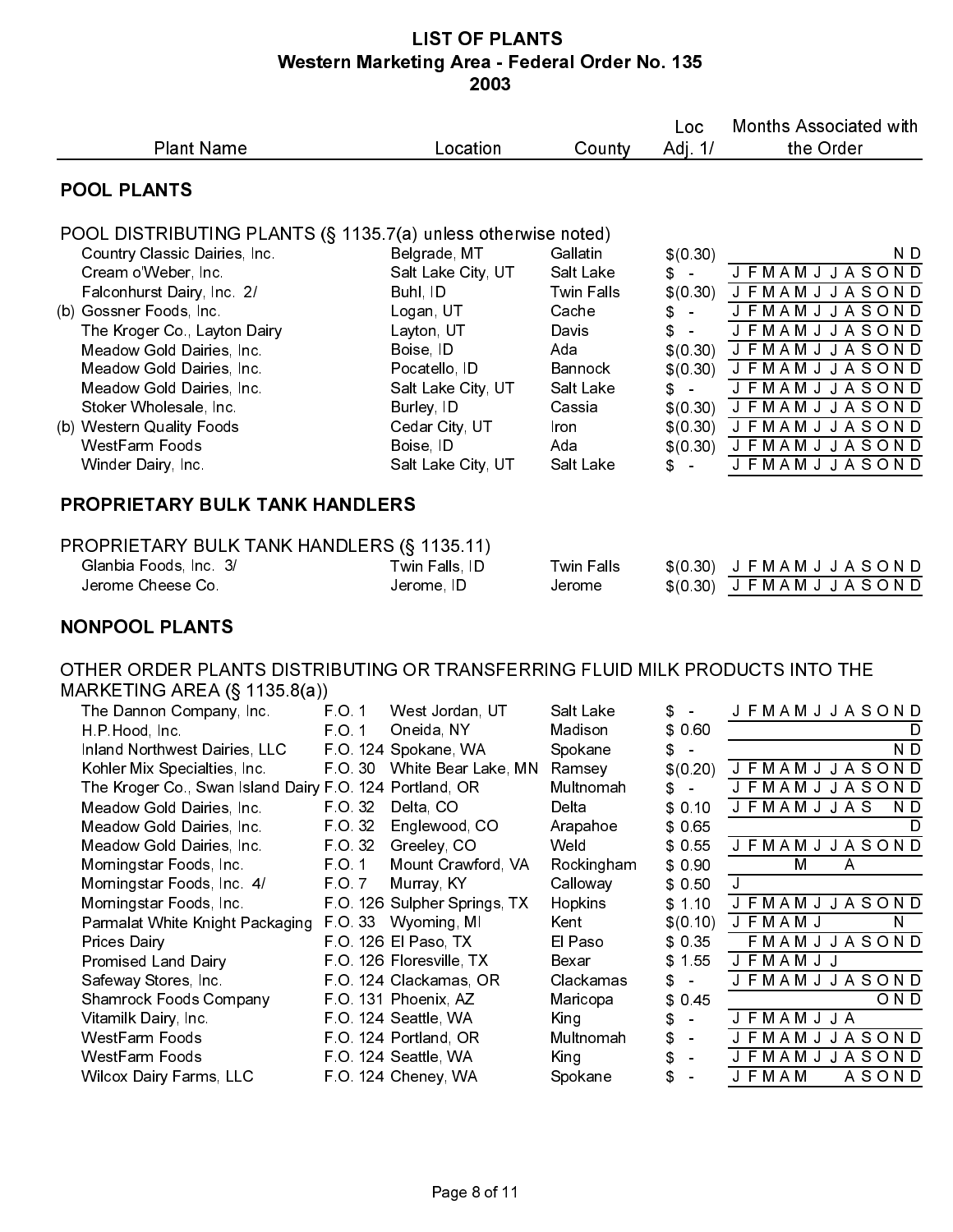| <b>Plant Name</b>                                                                                                                                                                                                                                                                                                                                                                                                                                                                                                                                                                              | Location                                                                                                                                                                                                                                                                                                                                                               | County                                                                                                                                                                                                                                    | Loc<br>Adj. 1/                                                                                                                                                                                                                 | <b>Months Associated with</b><br>the Order                                                                                                                                                                                                                                                                                                    |
|------------------------------------------------------------------------------------------------------------------------------------------------------------------------------------------------------------------------------------------------------------------------------------------------------------------------------------------------------------------------------------------------------------------------------------------------------------------------------------------------------------------------------------------------------------------------------------------------|------------------------------------------------------------------------------------------------------------------------------------------------------------------------------------------------------------------------------------------------------------------------------------------------------------------------------------------------------------------------|-------------------------------------------------------------------------------------------------------------------------------------------------------------------------------------------------------------------------------------------|--------------------------------------------------------------------------------------------------------------------------------------------------------------------------------------------------------------------------------|-----------------------------------------------------------------------------------------------------------------------------------------------------------------------------------------------------------------------------------------------------------------------------------------------------------------------------------------------|
| <b>NONPOOL PLANTS (continued)</b>                                                                                                                                                                                                                                                                                                                                                                                                                                                                                                                                                              |                                                                                                                                                                                                                                                                                                                                                                        |                                                                                                                                                                                                                                           |                                                                                                                                                                                                                                |                                                                                                                                                                                                                                                                                                                                               |
| PRODUCER-HANDLER PLANTS (§ 1135.8 (b) & 10)<br>Brown Dairy, Inc.<br><b>Country Boy Dairy</b><br>Ideal Dairy, Inc.<br>Reeds Dairy, Inc.<br>Ropie's Dairy, Inc. d/b/a Johnny's Dairy<br>Rosehill Dairy<br>Slades' Dairy                                                                                                                                                                                                                                                                                                                                                                          | Coalville, UT<br>North Ogden, UT<br>Richfield, UT<br>Idaho Falls, ID<br>Riverdale, UT<br>Morgan, UT<br>Mt Pleasant, UT                                                                                                                                                                                                                                                 | Summit<br>Weber<br>Sevier<br><b>Bonneville</b><br>Weber<br>Morgan<br>Sanpete                                                                                                                                                              | \$<br>\$<br>$\sim$<br>\$<br>\$ (0.30)<br>\$<br>$\sim$<br>\$<br>\$<br>$\bar{a}$                                                                                                                                                 | <b>JFMAMJJASOND</b><br><b>JFMAMJJASOND</b><br><b>JFMAM</b><br><b>JFMAMJJASOND</b><br><b>JFMAMJJASOND</b><br><b>JFMAMJJASOND</b><br>J                                                                                                                                                                                                          |
| PARTIALLY REGULATED DISTRIBUTING PLANTS (§ 1135.8(c))<br>Alta Dena Certified Dairy<br>Cacique, Inc.<br>Country Classic Dairies, Inc.<br>Crystal Cream & Butter Company<br>The Dannon Company, Inc.<br>Falconhurst Dairy, Inc. 2/<br>Heritage Foods, LLC<br>Jasper Products, LLC<br>Morningstar Foods, Inc.<br>Super Store Industries<br><b>Super Store Industries</b>                                                                                                                                                                                                                          | City of Industry, CA<br>City of Industry, CA<br>Bozeman, MT<br>Sacramento, CA<br>Fort Worth, TX<br>Buhl, ID<br>Santa Ana, CA<br>Joplin, MO<br>Gustine, CA<br>Fairfield, CA<br>Turlock, CA                                                                                                                                                                              | Los Angeles<br>Los Angeles<br>Gallatin<br>Sacramento<br>Tarrant<br><b>Twin Falls</b><br>Orange<br>Jasper<br>Merced<br>Solano<br>Stanislaus                                                                                                | \$0,20<br>\$0,20<br>\$ (0.30)<br>\$ (0.20)<br>\$110<br>\$ (0.30)<br>\$0,20<br>\$ 0 30<br>\$ (0.20)<br>\$(0.10)<br>\$ (0.20)                                                                                                    | <b>JFMAMJJASON</b><br><b>JFMAMJJASOND</b><br><b>JFMAMJJASOND</b><br>O<br><b>JFMAMJJASOND</b><br>J<br><b>JFMAMJJASOND</b><br>MJJASOND<br><b>JFMAMJJASOND</b><br>J F M A M J J A S O N D<br><b>JFMAMJJASOND</b>                                                                                                                                 |
| EXEMPT PLANTS $(\S 1135.8$ (e))<br>Deseret Milk Plant<br>Smith's Dairy<br>Utah State Prison<br><b>Utah State University</b>                                                                                                                                                                                                                                                                                                                                                                                                                                                                    | Salt Lake City, UT<br>Buhl, ID<br>Draper, UT<br>Logan, UT                                                                                                                                                                                                                                                                                                              | Salt Lake<br><b>Twin Falls</b><br>Salt Lake<br>Cache                                                                                                                                                                                      | \$<br>$\sim$<br>\$ (0.30)<br>\$<br>\$<br>$\sim$                                                                                                                                                                                | D<br><b>JFMA</b><br><b>JJASOND</b><br><b>JFMAMJJASOND</b><br>MAMJJASO<br>D<br>J                                                                                                                                                                                                                                                               |
| OTHER NONPOOL PLANTS (§ 1135.8)<br>Adohr Farms<br>Albertson's Inc.<br>Anderson Dairy, Inc. 5/<br>Ariza Cheese<br>Bingham Hill Cheese Co.<br>California Dairies, Inc.<br>California Dairies, Inc.<br>California Dairies, Inc.<br>Casper Ice Cream<br>Creamland Dairy, Inc. (Ice Cream Dept.)<br>Dairy Farmers of America, Inc.<br>Dairy Farmers of America, Inc.<br>Dairy Farmers of America, Inc.<br>Dairy Farmers of America, Inc.<br>Dairy Farmers of America, Inc.<br>Dairy Farmers of America, Inc.<br>Dean Foods of CA, Inc.<br>Fleurdelait<br>Glanbia Foods, Inc.<br>Glanbia Foods, Inc. | South Gate, CA<br>Boise, ID<br>Las Vegas, NV<br>Paramount, CA<br>Fort Collins, CO<br>Fresno, CA<br>Artesia <sub>CA</sub><br>Turlock, CA<br>Richmond, UT<br>Albuquerque, NM<br>Beaver, UT<br>Ft. Morgan, CO<br>Hughson, CA<br>Petaluma, CA<br>Smithfield, UT<br>Turlock, CA<br>San Leandro, CA<br>City of Industry, CA<br>Gooding, ID<br>Twin Falls, ID<br>Page 9 of 11 | Los Angeles<br>Ada<br>Clark<br>Los Angeles<br>Larimer<br>Fresno<br>Los Angeles<br>Stanislaus<br>Cache<br>Bernalillo<br>Beaver<br>Morgan<br>Stanislaus<br>Sonoma<br>Cache<br>Stanislaus<br>Alameda<br>Los Angeles<br>Gooding<br>Twin Falls | \$0,20<br>\$ (0.30)<br>\$0.10<br>\$0.20<br>\$0.50<br>\$ (0.30)<br>\$0.20<br>\$ (0.20)<br>\$<br>\$<br>\$ (0.30)<br>\$045<br>\$ (0.20)<br>\$(0.10)<br>S.<br>$\sim$<br>\$ (0.20)<br>\$ (0.10)<br>\$0.20<br>\$ (0.30)<br>\$ (0.30) | F M A<br><b>JFMAMJJ</b><br><b>JFMAMJJASOND</b><br><b>JFMAMJ</b><br>D<br>N D<br>M<br>J<br>J<br><b>JFMAMJ</b><br><b>ASOND</b><br>М<br>Α<br><b>ASOND</b><br><b>JFMAMJ</b><br>$\mathsf{S}$<br>J F<br>AMJ<br>D<br>A M J<br><b>JFMAMJ</b><br>OND<br>A<br>A M J<br>J<br>D<br>A<br>J<br>F M<br>M J<br>D<br><b>JFMAMJJASOND</b><br><b>JFMAMJJASOND</b> |
|                                                                                                                                                                                                                                                                                                                                                                                                                                                                                                                                                                                                |                                                                                                                                                                                                                                                                                                                                                                        |                                                                                                                                                                                                                                           |                                                                                                                                                                                                                                |                                                                                                                                                                                                                                                                                                                                               |
|                                                                                                                                                                                                                                                                                                                                                                                                                                                                                                                                                                                                |                                                                                                                                                                                                                                                                                                                                                                        |                                                                                                                                                                                                                                           |                                                                                                                                                                                                                                |                                                                                                                                                                                                                                                                                                                                               |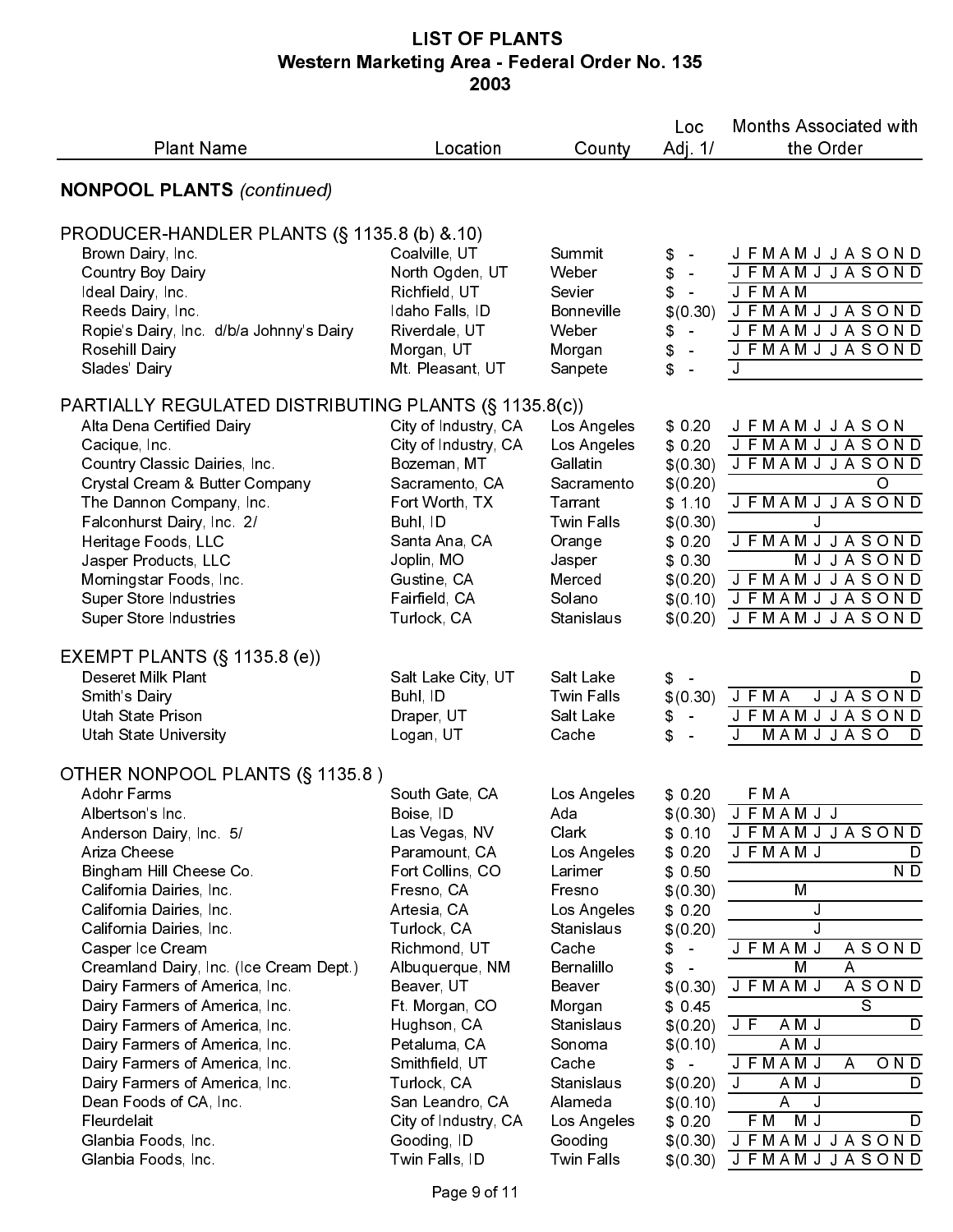| <b>NONPOOL PLANTS (continued)</b><br><b>OTHER NONPOOL PLANTS (continued)</b><br>Golden Cheese Company of California<br>Corona, CA<br>Riverside<br>\$0,10<br><b>JFMAMJ</b><br><b>JFMAMJ</b><br>Gossner Foods, Inc.<br>Logan, UT<br>Cache<br>\$<br>$\bar{\phantom{a}}$<br>J F<br>Clark<br><b>Grassland Dairy</b><br>Greenwood, WI<br>\$ (0.20)<br><b>Green Valley Cheese</b><br>JFMAMJ<br>Barstow, CA<br>San Bernardino \$ (0.10)<br>O <sub>N</sub><br>H.J. Heinz Co. (CFPE)<br>Irvine, CA<br>\$0,20<br>Orange<br><b>JFMAMJJASOND</b><br>H.J. Heinz Co. (CFPE)<br><b>Bannock</b><br>\$(0.30)<br>Pocatello, ID<br>\$ (0.20)<br>AMJ<br>Hershey Foods (CFPE)<br>Oakdale, CA<br>Stanislaus<br>$J_F$<br><b>Hilmar Cheese</b><br>Hilmar, CA<br>Merced<br>\$ (0.20)<br><b>JFMAMJ</b><br>Imperial Valley Cheese<br>El Centro, CA<br>Imperial<br>\$0,10<br>J F M<br>Ital Cheese, Inc.<br>Gardena, CA<br>Los Angeles<br>\$0,20<br>Jackson Ice Cream<br>O<br>Denver, CO<br>Denver<br>\$ 065<br><b>JFMAMJJASOND</b><br>Jerome Cheese Co.<br>Jerome, ID<br>Jerome<br>\$ (0.30)<br><b>Kellers Creamery</b><br>Winnsboro, TX<br>Wood<br>\$1.10<br>A<br>Kraft Foods, Inc.<br>Beaver Dam, WI<br>Dodge<br>\$ (0.15)<br>Kraft Foods, Inc.<br>Rupert, ID<br>Minidoka<br>\$ (0.30)<br>$A S$ O<br>Kraft Foods, Inc.<br>Visalia, CA<br>Tulare<br>\$ (0.30)<br>Davis<br><b>JFMAMJJASOND</b><br>The Kroger Co., Layton Dairy<br>Layton, UT<br>\$<br>$\sim$<br>Land O'Lakes, Inc.<br>Gustine, CA<br>Merced<br>\$ (0.20)<br>$\overline{\mathsf{A}}$<br>M<br>Tulare<br>Land O'Lakes, Inc.<br>Tulare, CA<br>\$ (0.30)<br>Leprino Foods Co.<br>Ft. Morgan, CO<br>Morgan<br>\$045<br><b>JFMAMJ</b><br>Leprino Foods Co. (East)<br>Lemoore, CA<br>\$ (0.30)<br>Kings<br><b>JFMAMJ</b><br>Leprino Foods Co. (West)<br>Lemoore, CA<br>\$ (0.30)<br>Kings<br>Leprino Foods Co.<br>Roswell, NM<br>Chaves<br>\$0.20<br>AMJ<br>F<br>$\mathbf S$<br>Leprino Foods Co.<br>Tracy, CA<br>San Joaquin<br>\$ (0.20)<br>J F<br>Los Altos Food Products, Inc.<br>City of Industry, CA<br>Los Angeles<br>\$0.20<br><b>Madison Dairy Products</b><br>O <sub>N</sub><br>Madison, WI<br>Dane<br>\$(0.15)<br>AMJ<br>Marin French Cheese Co.<br>Petaluma, CA<br>Sonoma<br>\$(0.10)<br><b>JFMAMJJASOND</b><br>Meadow Gold Dairies, Inc.<br>Orem, UT<br>Utah<br>\$<br>$\blacksquare$<br>$\mathsf F$<br>Morningstar Foods, Inc.<br>Sulpher Springs, TX<br>Hopkins<br>\$<br>1.10<br>\$0.55<br>MouCo Cheese Company, Inc.<br>Ft Collins, CO<br>Larimer<br><b>JFMAMJJASOND</b><br>Nestles Foods (CFPE)<br>Springville, UT<br>Utah<br>\$<br>$\sim$<br>A M J<br>Oakdale Cheese & Specialties<br>Oakdale, CA<br>Stanislaus<br>\$ (0.20)<br>O<br>Ralph's Grocery Co.<br>Compton, CA<br>Los Angeles<br>\$0.20<br>Ralph's Grocery Co.<br>Riverside, CA<br>Riverside<br><b>JFMAMJJ</b><br>\$0.10<br>Riverbank, CA<br>Stanislaus<br>\$ (0.20)<br>A M J<br>Rizo Lopez<br>Russel Stover<br>Montrose, CO<br>O N<br>Montrose<br>\$0.10<br><b>JFMAMJJASOND</b><br>Russells R&W Ice Cream<br>Salt Lake City, UT<br>Salt Lake<br>$\sim$<br>\$<br>Scott Bros<br>Chino, CA<br>San Bernardino \$(0.10)<br>Α<br>Salt Lake City, UT<br>Salt Lake<br><b>JFMAMJJASOND</b><br>Snelgrove Ice Cream<br>\$<br>$\sim$<br>Sorrento Lactalis, Inc.<br><b>JFMAMJJASOND</b><br>Nampa, ID<br>Canyon<br>\$ (0.30)<br><b>Star Valley Cheese</b><br>Thayne, WY<br><b>JFMAMJJAS</b><br>Lincoln<br>\$ (0.30)<br>Vella Cheese Co.<br>Sonoma, CA<br>Sonoma<br>\$ (0.10)<br>A M J<br>Wells Dairy, Inc.<br>St George, UT<br>Washington<br>\$ (0.30)<br><b>West Point Dairy Products</b><br>Logan, UT<br>Cache<br>\$<br>$\sim$<br><b>West Point Dairy Products</b><br>West Point, NE<br>Cuming<br>$$(0.10)$ JFMAMJJAS |                   | Location |        | Loc    | Months Associated with |
|-----------------------------------------------------------------------------------------------------------------------------------------------------------------------------------------------------------------------------------------------------------------------------------------------------------------------------------------------------------------------------------------------------------------------------------------------------------------------------------------------------------------------------------------------------------------------------------------------------------------------------------------------------------------------------------------------------------------------------------------------------------------------------------------------------------------------------------------------------------------------------------------------------------------------------------------------------------------------------------------------------------------------------------------------------------------------------------------------------------------------------------------------------------------------------------------------------------------------------------------------------------------------------------------------------------------------------------------------------------------------------------------------------------------------------------------------------------------------------------------------------------------------------------------------------------------------------------------------------------------------------------------------------------------------------------------------------------------------------------------------------------------------------------------------------------------------------------------------------------------------------------------------------------------------------------------------------------------------------------------------------------------------------------------------------------------------------------------------------------------------------------------------------------------------------------------------------------------------------------------------------------------------------------------------------------------------------------------------------------------------------------------------------------------------------------------------------------------------------------------------------------------------------------------------------------------------------------------------------------------------------------------------------------------------------------------------------------------------------------------------------------------------------------------------------------------------------------------------------------------------------------------------------------------------------------------------------------------------------------------------------------------------------------------------------------------------------------------------------------------------------------------------------------------------------------------------------------------------------------------------------------------------------------------------------------------------------------------------------------------------------------------------------------------------------------------------------------------------------------------------------------------------------------------------------------------------------------------------------------------------------------------------------------------------------------------------------------------|-------------------|----------|--------|--------|------------------------|
|                                                                                                                                                                                                                                                                                                                                                                                                                                                                                                                                                                                                                                                                                                                                                                                                                                                                                                                                                                                                                                                                                                                                                                                                                                                                                                                                                                                                                                                                                                                                                                                                                                                                                                                                                                                                                                                                                                                                                                                                                                                                                                                                                                                                                                                                                                                                                                                                                                                                                                                                                                                                                                                                                                                                                                                                                                                                                                                                                                                                                                                                                                                                                                                                                                                                                                                                                                                                                                                                                                                                                                                                                                                                                                                 | <b>Plant Name</b> |          | County | Adj 1/ | the Order              |
|                                                                                                                                                                                                                                                                                                                                                                                                                                                                                                                                                                                                                                                                                                                                                                                                                                                                                                                                                                                                                                                                                                                                                                                                                                                                                                                                                                                                                                                                                                                                                                                                                                                                                                                                                                                                                                                                                                                                                                                                                                                                                                                                                                                                                                                                                                                                                                                                                                                                                                                                                                                                                                                                                                                                                                                                                                                                                                                                                                                                                                                                                                                                                                                                                                                                                                                                                                                                                                                                                                                                                                                                                                                                                                                 |                   |          |        |        |                        |
|                                                                                                                                                                                                                                                                                                                                                                                                                                                                                                                                                                                                                                                                                                                                                                                                                                                                                                                                                                                                                                                                                                                                                                                                                                                                                                                                                                                                                                                                                                                                                                                                                                                                                                                                                                                                                                                                                                                                                                                                                                                                                                                                                                                                                                                                                                                                                                                                                                                                                                                                                                                                                                                                                                                                                                                                                                                                                                                                                                                                                                                                                                                                                                                                                                                                                                                                                                                                                                                                                                                                                                                                                                                                                                                 |                   |          |        |        |                        |
|                                                                                                                                                                                                                                                                                                                                                                                                                                                                                                                                                                                                                                                                                                                                                                                                                                                                                                                                                                                                                                                                                                                                                                                                                                                                                                                                                                                                                                                                                                                                                                                                                                                                                                                                                                                                                                                                                                                                                                                                                                                                                                                                                                                                                                                                                                                                                                                                                                                                                                                                                                                                                                                                                                                                                                                                                                                                                                                                                                                                                                                                                                                                                                                                                                                                                                                                                                                                                                                                                                                                                                                                                                                                                                                 |                   |          |        |        | D                      |
|                                                                                                                                                                                                                                                                                                                                                                                                                                                                                                                                                                                                                                                                                                                                                                                                                                                                                                                                                                                                                                                                                                                                                                                                                                                                                                                                                                                                                                                                                                                                                                                                                                                                                                                                                                                                                                                                                                                                                                                                                                                                                                                                                                                                                                                                                                                                                                                                                                                                                                                                                                                                                                                                                                                                                                                                                                                                                                                                                                                                                                                                                                                                                                                                                                                                                                                                                                                                                                                                                                                                                                                                                                                                                                                 |                   |          |        |        | OND                    |
|                                                                                                                                                                                                                                                                                                                                                                                                                                                                                                                                                                                                                                                                                                                                                                                                                                                                                                                                                                                                                                                                                                                                                                                                                                                                                                                                                                                                                                                                                                                                                                                                                                                                                                                                                                                                                                                                                                                                                                                                                                                                                                                                                                                                                                                                                                                                                                                                                                                                                                                                                                                                                                                                                                                                                                                                                                                                                                                                                                                                                                                                                                                                                                                                                                                                                                                                                                                                                                                                                                                                                                                                                                                                                                                 |                   |          |        |        |                        |
|                                                                                                                                                                                                                                                                                                                                                                                                                                                                                                                                                                                                                                                                                                                                                                                                                                                                                                                                                                                                                                                                                                                                                                                                                                                                                                                                                                                                                                                                                                                                                                                                                                                                                                                                                                                                                                                                                                                                                                                                                                                                                                                                                                                                                                                                                                                                                                                                                                                                                                                                                                                                                                                                                                                                                                                                                                                                                                                                                                                                                                                                                                                                                                                                                                                                                                                                                                                                                                                                                                                                                                                                                                                                                                                 |                   |          |        |        |                        |
|                                                                                                                                                                                                                                                                                                                                                                                                                                                                                                                                                                                                                                                                                                                                                                                                                                                                                                                                                                                                                                                                                                                                                                                                                                                                                                                                                                                                                                                                                                                                                                                                                                                                                                                                                                                                                                                                                                                                                                                                                                                                                                                                                                                                                                                                                                                                                                                                                                                                                                                                                                                                                                                                                                                                                                                                                                                                                                                                                                                                                                                                                                                                                                                                                                                                                                                                                                                                                                                                                                                                                                                                                                                                                                                 |                   |          |        |        |                        |
|                                                                                                                                                                                                                                                                                                                                                                                                                                                                                                                                                                                                                                                                                                                                                                                                                                                                                                                                                                                                                                                                                                                                                                                                                                                                                                                                                                                                                                                                                                                                                                                                                                                                                                                                                                                                                                                                                                                                                                                                                                                                                                                                                                                                                                                                                                                                                                                                                                                                                                                                                                                                                                                                                                                                                                                                                                                                                                                                                                                                                                                                                                                                                                                                                                                                                                                                                                                                                                                                                                                                                                                                                                                                                                                 |                   |          |        |        |                        |
|                                                                                                                                                                                                                                                                                                                                                                                                                                                                                                                                                                                                                                                                                                                                                                                                                                                                                                                                                                                                                                                                                                                                                                                                                                                                                                                                                                                                                                                                                                                                                                                                                                                                                                                                                                                                                                                                                                                                                                                                                                                                                                                                                                                                                                                                                                                                                                                                                                                                                                                                                                                                                                                                                                                                                                                                                                                                                                                                                                                                                                                                                                                                                                                                                                                                                                                                                                                                                                                                                                                                                                                                                                                                                                                 |                   |          |        |        |                        |
|                                                                                                                                                                                                                                                                                                                                                                                                                                                                                                                                                                                                                                                                                                                                                                                                                                                                                                                                                                                                                                                                                                                                                                                                                                                                                                                                                                                                                                                                                                                                                                                                                                                                                                                                                                                                                                                                                                                                                                                                                                                                                                                                                                                                                                                                                                                                                                                                                                                                                                                                                                                                                                                                                                                                                                                                                                                                                                                                                                                                                                                                                                                                                                                                                                                                                                                                                                                                                                                                                                                                                                                                                                                                                                                 |                   |          |        |        |                        |
|                                                                                                                                                                                                                                                                                                                                                                                                                                                                                                                                                                                                                                                                                                                                                                                                                                                                                                                                                                                                                                                                                                                                                                                                                                                                                                                                                                                                                                                                                                                                                                                                                                                                                                                                                                                                                                                                                                                                                                                                                                                                                                                                                                                                                                                                                                                                                                                                                                                                                                                                                                                                                                                                                                                                                                                                                                                                                                                                                                                                                                                                                                                                                                                                                                                                                                                                                                                                                                                                                                                                                                                                                                                                                                                 |                   |          |        |        | D                      |
|                                                                                                                                                                                                                                                                                                                                                                                                                                                                                                                                                                                                                                                                                                                                                                                                                                                                                                                                                                                                                                                                                                                                                                                                                                                                                                                                                                                                                                                                                                                                                                                                                                                                                                                                                                                                                                                                                                                                                                                                                                                                                                                                                                                                                                                                                                                                                                                                                                                                                                                                                                                                                                                                                                                                                                                                                                                                                                                                                                                                                                                                                                                                                                                                                                                                                                                                                                                                                                                                                                                                                                                                                                                                                                                 |                   |          |        |        |                        |
|                                                                                                                                                                                                                                                                                                                                                                                                                                                                                                                                                                                                                                                                                                                                                                                                                                                                                                                                                                                                                                                                                                                                                                                                                                                                                                                                                                                                                                                                                                                                                                                                                                                                                                                                                                                                                                                                                                                                                                                                                                                                                                                                                                                                                                                                                                                                                                                                                                                                                                                                                                                                                                                                                                                                                                                                                                                                                                                                                                                                                                                                                                                                                                                                                                                                                                                                                                                                                                                                                                                                                                                                                                                                                                                 |                   |          |        |        |                        |
|                                                                                                                                                                                                                                                                                                                                                                                                                                                                                                                                                                                                                                                                                                                                                                                                                                                                                                                                                                                                                                                                                                                                                                                                                                                                                                                                                                                                                                                                                                                                                                                                                                                                                                                                                                                                                                                                                                                                                                                                                                                                                                                                                                                                                                                                                                                                                                                                                                                                                                                                                                                                                                                                                                                                                                                                                                                                                                                                                                                                                                                                                                                                                                                                                                                                                                                                                                                                                                                                                                                                                                                                                                                                                                                 |                   |          |        |        | D                      |
|                                                                                                                                                                                                                                                                                                                                                                                                                                                                                                                                                                                                                                                                                                                                                                                                                                                                                                                                                                                                                                                                                                                                                                                                                                                                                                                                                                                                                                                                                                                                                                                                                                                                                                                                                                                                                                                                                                                                                                                                                                                                                                                                                                                                                                                                                                                                                                                                                                                                                                                                                                                                                                                                                                                                                                                                                                                                                                                                                                                                                                                                                                                                                                                                                                                                                                                                                                                                                                                                                                                                                                                                                                                                                                                 |                   |          |        |        |                        |
|                                                                                                                                                                                                                                                                                                                                                                                                                                                                                                                                                                                                                                                                                                                                                                                                                                                                                                                                                                                                                                                                                                                                                                                                                                                                                                                                                                                                                                                                                                                                                                                                                                                                                                                                                                                                                                                                                                                                                                                                                                                                                                                                                                                                                                                                                                                                                                                                                                                                                                                                                                                                                                                                                                                                                                                                                                                                                                                                                                                                                                                                                                                                                                                                                                                                                                                                                                                                                                                                                                                                                                                                                                                                                                                 |                   |          |        |        | FMAMJJASOND            |
|                                                                                                                                                                                                                                                                                                                                                                                                                                                                                                                                                                                                                                                                                                                                                                                                                                                                                                                                                                                                                                                                                                                                                                                                                                                                                                                                                                                                                                                                                                                                                                                                                                                                                                                                                                                                                                                                                                                                                                                                                                                                                                                                                                                                                                                                                                                                                                                                                                                                                                                                                                                                                                                                                                                                                                                                                                                                                                                                                                                                                                                                                                                                                                                                                                                                                                                                                                                                                                                                                                                                                                                                                                                                                                                 |                   |          |        |        |                        |
|                                                                                                                                                                                                                                                                                                                                                                                                                                                                                                                                                                                                                                                                                                                                                                                                                                                                                                                                                                                                                                                                                                                                                                                                                                                                                                                                                                                                                                                                                                                                                                                                                                                                                                                                                                                                                                                                                                                                                                                                                                                                                                                                                                                                                                                                                                                                                                                                                                                                                                                                                                                                                                                                                                                                                                                                                                                                                                                                                                                                                                                                                                                                                                                                                                                                                                                                                                                                                                                                                                                                                                                                                                                                                                                 |                   |          |        |        |                        |
|                                                                                                                                                                                                                                                                                                                                                                                                                                                                                                                                                                                                                                                                                                                                                                                                                                                                                                                                                                                                                                                                                                                                                                                                                                                                                                                                                                                                                                                                                                                                                                                                                                                                                                                                                                                                                                                                                                                                                                                                                                                                                                                                                                                                                                                                                                                                                                                                                                                                                                                                                                                                                                                                                                                                                                                                                                                                                                                                                                                                                                                                                                                                                                                                                                                                                                                                                                                                                                                                                                                                                                                                                                                                                                                 |                   |          |        |        |                        |
|                                                                                                                                                                                                                                                                                                                                                                                                                                                                                                                                                                                                                                                                                                                                                                                                                                                                                                                                                                                                                                                                                                                                                                                                                                                                                                                                                                                                                                                                                                                                                                                                                                                                                                                                                                                                                                                                                                                                                                                                                                                                                                                                                                                                                                                                                                                                                                                                                                                                                                                                                                                                                                                                                                                                                                                                                                                                                                                                                                                                                                                                                                                                                                                                                                                                                                                                                                                                                                                                                                                                                                                                                                                                                                                 |                   |          |        |        | ND                     |
|                                                                                                                                                                                                                                                                                                                                                                                                                                                                                                                                                                                                                                                                                                                                                                                                                                                                                                                                                                                                                                                                                                                                                                                                                                                                                                                                                                                                                                                                                                                                                                                                                                                                                                                                                                                                                                                                                                                                                                                                                                                                                                                                                                                                                                                                                                                                                                                                                                                                                                                                                                                                                                                                                                                                                                                                                                                                                                                                                                                                                                                                                                                                                                                                                                                                                                                                                                                                                                                                                                                                                                                                                                                                                                                 |                   |          |        |        |                        |
|                                                                                                                                                                                                                                                                                                                                                                                                                                                                                                                                                                                                                                                                                                                                                                                                                                                                                                                                                                                                                                                                                                                                                                                                                                                                                                                                                                                                                                                                                                                                                                                                                                                                                                                                                                                                                                                                                                                                                                                                                                                                                                                                                                                                                                                                                                                                                                                                                                                                                                                                                                                                                                                                                                                                                                                                                                                                                                                                                                                                                                                                                                                                                                                                                                                                                                                                                                                                                                                                                                                                                                                                                                                                                                                 |                   |          |        |        |                        |
|                                                                                                                                                                                                                                                                                                                                                                                                                                                                                                                                                                                                                                                                                                                                                                                                                                                                                                                                                                                                                                                                                                                                                                                                                                                                                                                                                                                                                                                                                                                                                                                                                                                                                                                                                                                                                                                                                                                                                                                                                                                                                                                                                                                                                                                                                                                                                                                                                                                                                                                                                                                                                                                                                                                                                                                                                                                                                                                                                                                                                                                                                                                                                                                                                                                                                                                                                                                                                                                                                                                                                                                                                                                                                                                 |                   |          |        |        | ND                     |
|                                                                                                                                                                                                                                                                                                                                                                                                                                                                                                                                                                                                                                                                                                                                                                                                                                                                                                                                                                                                                                                                                                                                                                                                                                                                                                                                                                                                                                                                                                                                                                                                                                                                                                                                                                                                                                                                                                                                                                                                                                                                                                                                                                                                                                                                                                                                                                                                                                                                                                                                                                                                                                                                                                                                                                                                                                                                                                                                                                                                                                                                                                                                                                                                                                                                                                                                                                                                                                                                                                                                                                                                                                                                                                                 |                   |          |        |        |                        |
|                                                                                                                                                                                                                                                                                                                                                                                                                                                                                                                                                                                                                                                                                                                                                                                                                                                                                                                                                                                                                                                                                                                                                                                                                                                                                                                                                                                                                                                                                                                                                                                                                                                                                                                                                                                                                                                                                                                                                                                                                                                                                                                                                                                                                                                                                                                                                                                                                                                                                                                                                                                                                                                                                                                                                                                                                                                                                                                                                                                                                                                                                                                                                                                                                                                                                                                                                                                                                                                                                                                                                                                                                                                                                                                 |                   |          |        |        |                        |
|                                                                                                                                                                                                                                                                                                                                                                                                                                                                                                                                                                                                                                                                                                                                                                                                                                                                                                                                                                                                                                                                                                                                                                                                                                                                                                                                                                                                                                                                                                                                                                                                                                                                                                                                                                                                                                                                                                                                                                                                                                                                                                                                                                                                                                                                                                                                                                                                                                                                                                                                                                                                                                                                                                                                                                                                                                                                                                                                                                                                                                                                                                                                                                                                                                                                                                                                                                                                                                                                                                                                                                                                                                                                                                                 |                   |          |        |        |                        |
|                                                                                                                                                                                                                                                                                                                                                                                                                                                                                                                                                                                                                                                                                                                                                                                                                                                                                                                                                                                                                                                                                                                                                                                                                                                                                                                                                                                                                                                                                                                                                                                                                                                                                                                                                                                                                                                                                                                                                                                                                                                                                                                                                                                                                                                                                                                                                                                                                                                                                                                                                                                                                                                                                                                                                                                                                                                                                                                                                                                                                                                                                                                                                                                                                                                                                                                                                                                                                                                                                                                                                                                                                                                                                                                 |                   |          |        |        |                        |
|                                                                                                                                                                                                                                                                                                                                                                                                                                                                                                                                                                                                                                                                                                                                                                                                                                                                                                                                                                                                                                                                                                                                                                                                                                                                                                                                                                                                                                                                                                                                                                                                                                                                                                                                                                                                                                                                                                                                                                                                                                                                                                                                                                                                                                                                                                                                                                                                                                                                                                                                                                                                                                                                                                                                                                                                                                                                                                                                                                                                                                                                                                                                                                                                                                                                                                                                                                                                                                                                                                                                                                                                                                                                                                                 |                   |          |        |        |                        |
|                                                                                                                                                                                                                                                                                                                                                                                                                                                                                                                                                                                                                                                                                                                                                                                                                                                                                                                                                                                                                                                                                                                                                                                                                                                                                                                                                                                                                                                                                                                                                                                                                                                                                                                                                                                                                                                                                                                                                                                                                                                                                                                                                                                                                                                                                                                                                                                                                                                                                                                                                                                                                                                                                                                                                                                                                                                                                                                                                                                                                                                                                                                                                                                                                                                                                                                                                                                                                                                                                                                                                                                                                                                                                                                 |                   |          |        |        | N D                    |
|                                                                                                                                                                                                                                                                                                                                                                                                                                                                                                                                                                                                                                                                                                                                                                                                                                                                                                                                                                                                                                                                                                                                                                                                                                                                                                                                                                                                                                                                                                                                                                                                                                                                                                                                                                                                                                                                                                                                                                                                                                                                                                                                                                                                                                                                                                                                                                                                                                                                                                                                                                                                                                                                                                                                                                                                                                                                                                                                                                                                                                                                                                                                                                                                                                                                                                                                                                                                                                                                                                                                                                                                                                                                                                                 |                   |          |        |        |                        |
|                                                                                                                                                                                                                                                                                                                                                                                                                                                                                                                                                                                                                                                                                                                                                                                                                                                                                                                                                                                                                                                                                                                                                                                                                                                                                                                                                                                                                                                                                                                                                                                                                                                                                                                                                                                                                                                                                                                                                                                                                                                                                                                                                                                                                                                                                                                                                                                                                                                                                                                                                                                                                                                                                                                                                                                                                                                                                                                                                                                                                                                                                                                                                                                                                                                                                                                                                                                                                                                                                                                                                                                                                                                                                                                 |                   |          |        |        |                        |
|                                                                                                                                                                                                                                                                                                                                                                                                                                                                                                                                                                                                                                                                                                                                                                                                                                                                                                                                                                                                                                                                                                                                                                                                                                                                                                                                                                                                                                                                                                                                                                                                                                                                                                                                                                                                                                                                                                                                                                                                                                                                                                                                                                                                                                                                                                                                                                                                                                                                                                                                                                                                                                                                                                                                                                                                                                                                                                                                                                                                                                                                                                                                                                                                                                                                                                                                                                                                                                                                                                                                                                                                                                                                                                                 |                   |          |        |        |                        |
|                                                                                                                                                                                                                                                                                                                                                                                                                                                                                                                                                                                                                                                                                                                                                                                                                                                                                                                                                                                                                                                                                                                                                                                                                                                                                                                                                                                                                                                                                                                                                                                                                                                                                                                                                                                                                                                                                                                                                                                                                                                                                                                                                                                                                                                                                                                                                                                                                                                                                                                                                                                                                                                                                                                                                                                                                                                                                                                                                                                                                                                                                                                                                                                                                                                                                                                                                                                                                                                                                                                                                                                                                                                                                                                 |                   |          |        |        |                        |
|                                                                                                                                                                                                                                                                                                                                                                                                                                                                                                                                                                                                                                                                                                                                                                                                                                                                                                                                                                                                                                                                                                                                                                                                                                                                                                                                                                                                                                                                                                                                                                                                                                                                                                                                                                                                                                                                                                                                                                                                                                                                                                                                                                                                                                                                                                                                                                                                                                                                                                                                                                                                                                                                                                                                                                                                                                                                                                                                                                                                                                                                                                                                                                                                                                                                                                                                                                                                                                                                                                                                                                                                                                                                                                                 |                   |          |        |        |                        |
|                                                                                                                                                                                                                                                                                                                                                                                                                                                                                                                                                                                                                                                                                                                                                                                                                                                                                                                                                                                                                                                                                                                                                                                                                                                                                                                                                                                                                                                                                                                                                                                                                                                                                                                                                                                                                                                                                                                                                                                                                                                                                                                                                                                                                                                                                                                                                                                                                                                                                                                                                                                                                                                                                                                                                                                                                                                                                                                                                                                                                                                                                                                                                                                                                                                                                                                                                                                                                                                                                                                                                                                                                                                                                                                 |                   |          |        |        |                        |
|                                                                                                                                                                                                                                                                                                                                                                                                                                                                                                                                                                                                                                                                                                                                                                                                                                                                                                                                                                                                                                                                                                                                                                                                                                                                                                                                                                                                                                                                                                                                                                                                                                                                                                                                                                                                                                                                                                                                                                                                                                                                                                                                                                                                                                                                                                                                                                                                                                                                                                                                                                                                                                                                                                                                                                                                                                                                                                                                                                                                                                                                                                                                                                                                                                                                                                                                                                                                                                                                                                                                                                                                                                                                                                                 |                   |          |        |        |                        |
|                                                                                                                                                                                                                                                                                                                                                                                                                                                                                                                                                                                                                                                                                                                                                                                                                                                                                                                                                                                                                                                                                                                                                                                                                                                                                                                                                                                                                                                                                                                                                                                                                                                                                                                                                                                                                                                                                                                                                                                                                                                                                                                                                                                                                                                                                                                                                                                                                                                                                                                                                                                                                                                                                                                                                                                                                                                                                                                                                                                                                                                                                                                                                                                                                                                                                                                                                                                                                                                                                                                                                                                                                                                                                                                 |                   |          |        |        |                        |
|                                                                                                                                                                                                                                                                                                                                                                                                                                                                                                                                                                                                                                                                                                                                                                                                                                                                                                                                                                                                                                                                                                                                                                                                                                                                                                                                                                                                                                                                                                                                                                                                                                                                                                                                                                                                                                                                                                                                                                                                                                                                                                                                                                                                                                                                                                                                                                                                                                                                                                                                                                                                                                                                                                                                                                                                                                                                                                                                                                                                                                                                                                                                                                                                                                                                                                                                                                                                                                                                                                                                                                                                                                                                                                                 |                   |          |        |        |                        |
|                                                                                                                                                                                                                                                                                                                                                                                                                                                                                                                                                                                                                                                                                                                                                                                                                                                                                                                                                                                                                                                                                                                                                                                                                                                                                                                                                                                                                                                                                                                                                                                                                                                                                                                                                                                                                                                                                                                                                                                                                                                                                                                                                                                                                                                                                                                                                                                                                                                                                                                                                                                                                                                                                                                                                                                                                                                                                                                                                                                                                                                                                                                                                                                                                                                                                                                                                                                                                                                                                                                                                                                                                                                                                                                 |                   |          |        |        | D                      |
|                                                                                                                                                                                                                                                                                                                                                                                                                                                                                                                                                                                                                                                                                                                                                                                                                                                                                                                                                                                                                                                                                                                                                                                                                                                                                                                                                                                                                                                                                                                                                                                                                                                                                                                                                                                                                                                                                                                                                                                                                                                                                                                                                                                                                                                                                                                                                                                                                                                                                                                                                                                                                                                                                                                                                                                                                                                                                                                                                                                                                                                                                                                                                                                                                                                                                                                                                                                                                                                                                                                                                                                                                                                                                                                 |                   |          |        |        |                        |
|                                                                                                                                                                                                                                                                                                                                                                                                                                                                                                                                                                                                                                                                                                                                                                                                                                                                                                                                                                                                                                                                                                                                                                                                                                                                                                                                                                                                                                                                                                                                                                                                                                                                                                                                                                                                                                                                                                                                                                                                                                                                                                                                                                                                                                                                                                                                                                                                                                                                                                                                                                                                                                                                                                                                                                                                                                                                                                                                                                                                                                                                                                                                                                                                                                                                                                                                                                                                                                                                                                                                                                                                                                                                                                                 |                   |          |        |        | ND                     |
|                                                                                                                                                                                                                                                                                                                                                                                                                                                                                                                                                                                                                                                                                                                                                                                                                                                                                                                                                                                                                                                                                                                                                                                                                                                                                                                                                                                                                                                                                                                                                                                                                                                                                                                                                                                                                                                                                                                                                                                                                                                                                                                                                                                                                                                                                                                                                                                                                                                                                                                                                                                                                                                                                                                                                                                                                                                                                                                                                                                                                                                                                                                                                                                                                                                                                                                                                                                                                                                                                                                                                                                                                                                                                                                 |                   |          |        |        | <b>JFMAMJJASOND</b>    |
|                                                                                                                                                                                                                                                                                                                                                                                                                                                                                                                                                                                                                                                                                                                                                                                                                                                                                                                                                                                                                                                                                                                                                                                                                                                                                                                                                                                                                                                                                                                                                                                                                                                                                                                                                                                                                                                                                                                                                                                                                                                                                                                                                                                                                                                                                                                                                                                                                                                                                                                                                                                                                                                                                                                                                                                                                                                                                                                                                                                                                                                                                                                                                                                                                                                                                                                                                                                                                                                                                                                                                                                                                                                                                                                 |                   |          |        |        | D                      |
|                                                                                                                                                                                                                                                                                                                                                                                                                                                                                                                                                                                                                                                                                                                                                                                                                                                                                                                                                                                                                                                                                                                                                                                                                                                                                                                                                                                                                                                                                                                                                                                                                                                                                                                                                                                                                                                                                                                                                                                                                                                                                                                                                                                                                                                                                                                                                                                                                                                                                                                                                                                                                                                                                                                                                                                                                                                                                                                                                                                                                                                                                                                                                                                                                                                                                                                                                                                                                                                                                                                                                                                                                                                                                                                 |                   |          |        |        |                        |
|                                                                                                                                                                                                                                                                                                                                                                                                                                                                                                                                                                                                                                                                                                                                                                                                                                                                                                                                                                                                                                                                                                                                                                                                                                                                                                                                                                                                                                                                                                                                                                                                                                                                                                                                                                                                                                                                                                                                                                                                                                                                                                                                                                                                                                                                                                                                                                                                                                                                                                                                                                                                                                                                                                                                                                                                                                                                                                                                                                                                                                                                                                                                                                                                                                                                                                                                                                                                                                                                                                                                                                                                                                                                                                                 |                   |          |        |        |                        |
| Page 10 of 11                                                                                                                                                                                                                                                                                                                                                                                                                                                                                                                                                                                                                                                                                                                                                                                                                                                                                                                                                                                                                                                                                                                                                                                                                                                                                                                                                                                                                                                                                                                                                                                                                                                                                                                                                                                                                                                                                                                                                                                                                                                                                                                                                                                                                                                                                                                                                                                                                                                                                                                                                                                                                                                                                                                                                                                                                                                                                                                                                                                                                                                                                                                                                                                                                                                                                                                                                                                                                                                                                                                                                                                                                                                                                                   |                   |          |        |        |                        |